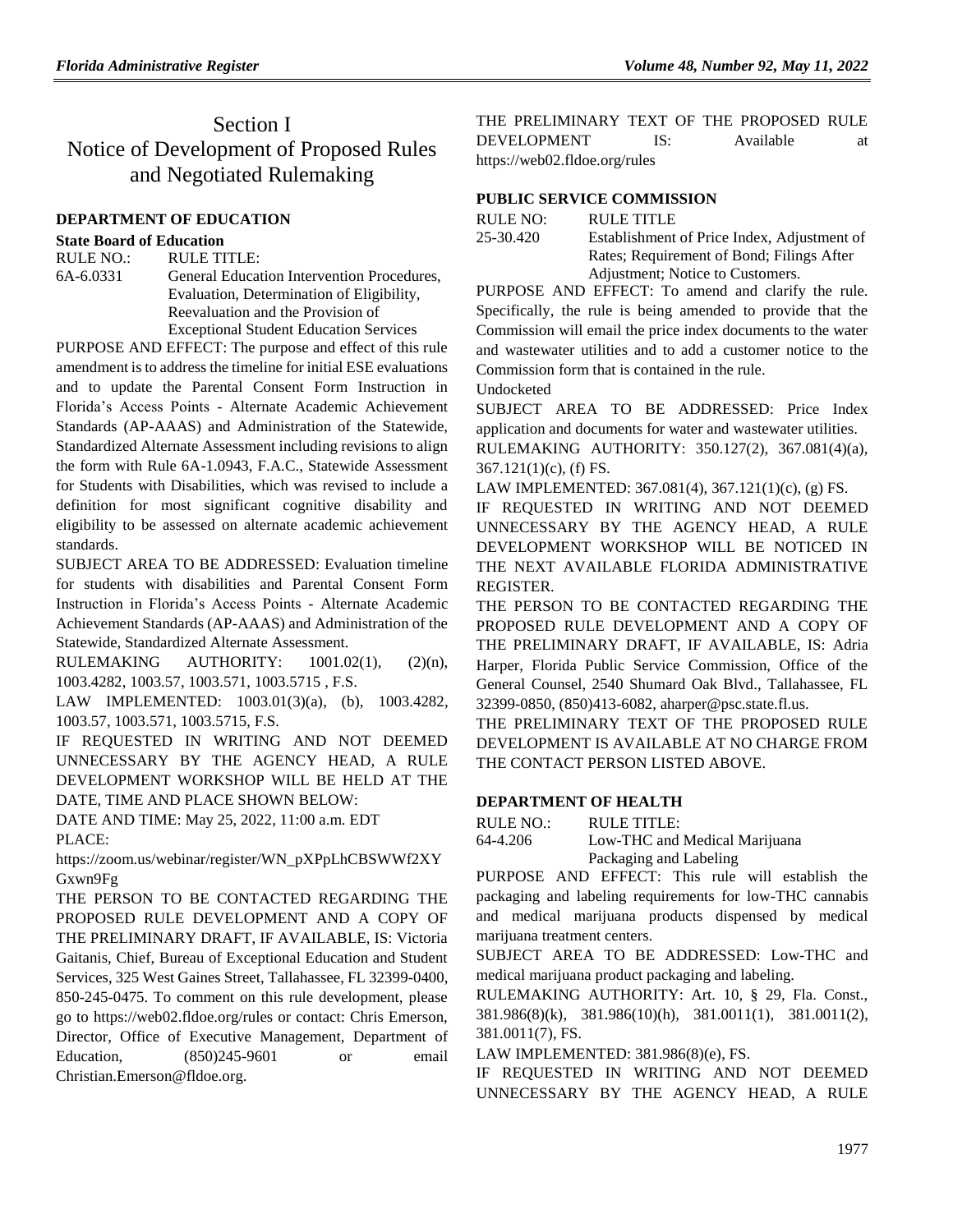DEVELOPMENT WORKSHOP WILL BE NOTICED IN THE NEXT AVAILABLE FLORIDA ADMINISTRATIVE REGISTER.

THE PERSON TO BE CONTACTED REGARDING THE PROPOSED RULE DEVELOPMENT AND A COPY OF THE PRELIMINARY DRAFT, IF AVAILABLE, IS: Breanne Ereckson at Breanne.Ereckson@flhealth.gov.

THE PRELIMINARY TEXT OF THE PROPOSED RULE DEVELOPMENT IS NOT AVAILABLE.

# Section II Proposed Rules

## NONE

Section III Notice of Changes, Corrections and Withdrawals

## NONE

Section IV Emergency Rules

## NONE

Section V Petitions and Dispositions Regarding Rule Variance or Waiver

[AGENCY FOR HEALTH CARE ADMINISTRATION](https://www.flrules.org/gateway/department.asp?id=59) [Medicaid](https://www.flrules.org/gateway/organization.asp?id=192)

RULE NO.: RULE TITLE:

[59G-4.127](https://www.flrules.org/gateway/ruleNo.asp?id=59G-4.127) Florida Assertive Community Treatment Services The Agency for Health Care Administration hereby gives notice:

that on January 28, 2022, a Petition for Variance From or Waiver of Rule 59G-4.127 ("Petition"), was filed with the Agency for Health Care Administration on behalf of the Petitioner, Mental Health Resource Center, Inc. Rule 59G-4.127, Florida Administrative Code ("Rule"), which applies to all providers rendering Florida Medicaid Florida Assertive Community Treatment ("FACT") services to recipients, requires that all providers of FACT services enrolled in the Florida Medicaid program be in compliance with the provisions of the Florida Medicaid Florida Assertive Community Treatment Services Policy, November 2021 ("Handbook"). Petitioner seeks a variance from or waiver of limited provisions of the Rule, which incorporates the Handbook by reference. Petitioner seeks a variance from or waiver of the Handbook provision 3.2.2, Page 6, FACT Provider Ratios, which requires FACT service providers maintain a specific ratio of participants to team members, specified in the Handbook, to be reimbursed for Florida Medicaid FACT Services. Notice of the Petition was published in the Florida Administrative Registrar on February 8, 2022. On April 25, 2022, a Final Order Denying the Petition for Variance or Waiver of Rule 59G-4.127 was entered as the Petitioner failed to provide sufficient facts to support the granting of a Variance or Waiver of Rule 59G-4.127, Florida Administrative Code.

A copy of the Order or additional information may be obtained by contacting: Richard J. Shoop, Agency Clerk, Agency for Health Care Administration, 2727 Mahan Drive, Mail Stop #3, Tallahassee. Florida 32308: Richard.Shoop@ahca.myflorida.com; (850) 412-3689.

## [AGENCY FOR HEALTH CARE ADMINISTRATION](https://www.flrules.org/gateway/department.asp?id=59) [Medicaid](https://www.flrules.org/gateway/organization.asp?id=192)

RULE NO.: RULE TITLE:

[59G-4.127](https://www.flrules.org/gateway/ruleNo.asp?id=59G-4.127) Florida Assertive Community Treatment Services The Agency for Health Care Administration hereby gives notice:

that on February 2, 2022, a Petition for Variance From or Waiver of Rule 59G-4.127 ("Petition"), was filed with the Agency for Health Care Administration on behalf of the Petitioner, SMA Healthcare, Inc. Rule 59G-4.127, Florida Administrative Code ("Rule"), which applies to all providers rendering Florida Medicaid Florida Assertive Community Treatment ("FACT") services to recipients, requires that all providers of FACT services enrolled in the Florida Medicaid program be in compliance with the provisions of the Florida Medicaid Florida Assertive Community Treatment Services Policy, November 2021 ("Handbook"). Petitioner seeks a variance from or waiver of limited provisions of the Rule, which incorporates the Handbook by reference. Petitioner seeks a variance from or waiver of the Handbook provision 3.2.2, Page 6, FACT Provider Ratios, which requires FACT service providers maintain a specific ratio of participants to team members, specified in the Handbook, to be reimbursed for Florida Medicaid FACT Services. Notice of the Petition was published in the Florida Administrative Registrar on February 8, 2022. On April 25, 2022, a Final Order Denying the Petition for Variance or Waiver of Rule 59G-4.127 was entered as the Petitioner failed to provide sufficient facts to support the granting of a Variance or Waiver of Rule 59G-4.127, Florida Administrative Code.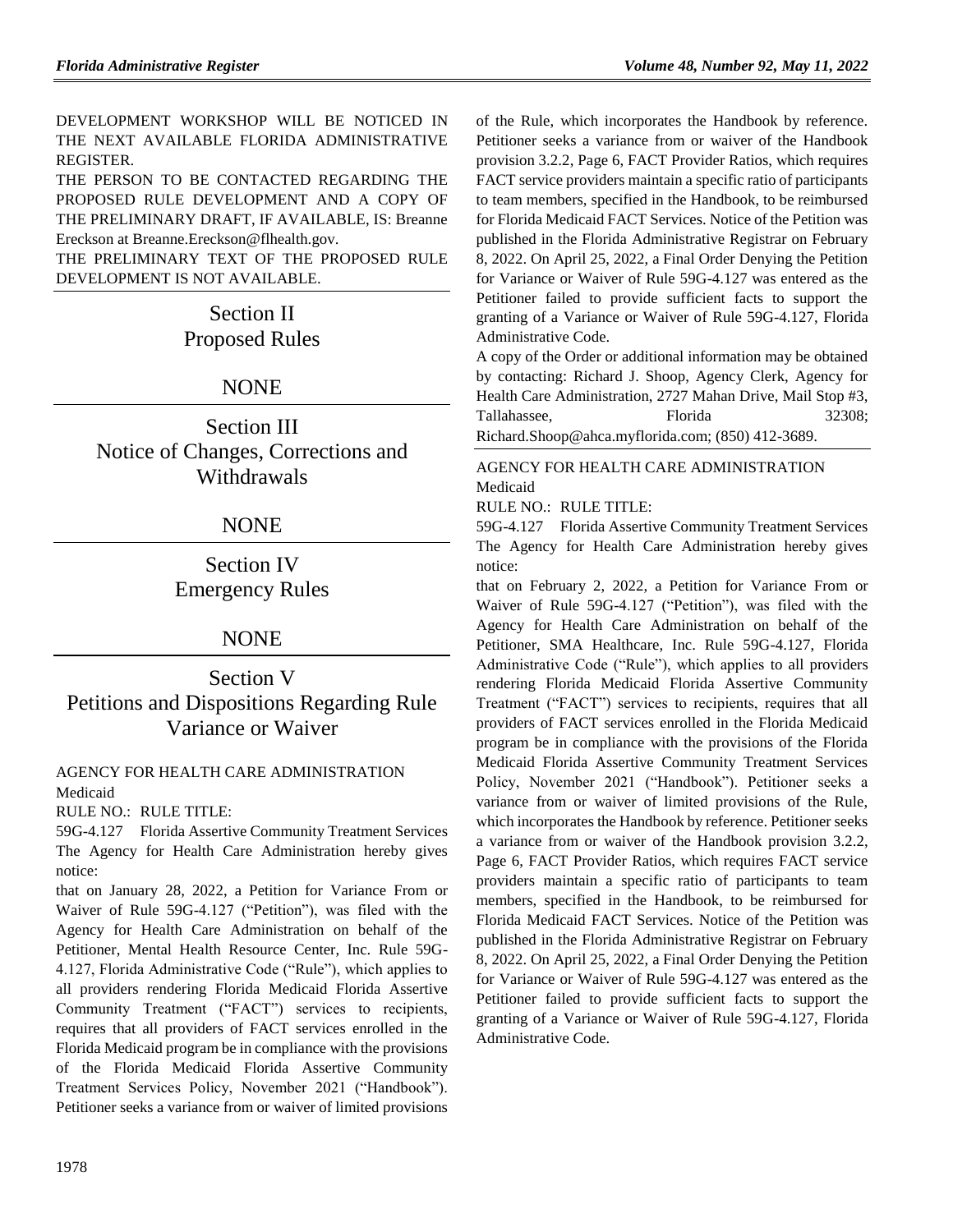A copy of the Order or additional information may be obtained by contacting: Richard J. Shoop, Agency Clerk, Agency for Health Care Administration, 2727 Mahan Drive, Mail Stop #3, Tallahassee, Florida 32308; Richard.Shoop@ahca.myflorida.com; (850) 412-3689.

#### [AGENCY FOR HEALTH CARE ADMINISTRATION](https://www.flrules.org/gateway/department.asp?id=59) [Medicaid](https://www.flrules.org/gateway/organization.asp?id=192)

RULE NO.: RULE TITLE:

[59G-13.070](https://www.flrules.org/gateway/ruleNo.asp?id=59G-13.070) Developmental Disabilities Individual Budgeting Waiver Services

NOTICE IS HEREBY GIVEN that on April 29, 2022, the Agency for Health Care Administration, received a petition for Variance from or Waiver of Rule 59G-13.070 ("Petition"), was filed with the Agency for Health Care Administration on behalf of the Petitioner, A.A. Rule 59G-13.070, Florida Administrative Code ("Rule"), which applies to all providers rendering Florida Medicaid Developmental Disabilities Individual Budgeting Waiver (iBudget) services to recipients. requires that all providers of iBudget services enrolled in the Florida Medicaid program be in compliance with the provisions of the Florida Medicaid Developmental Disabilities Individual Budgeting Waiver Services Coverage and Limitations Handbook, September 2020. ("Handbook"). Petitioner seeks a variance from or waiver of limited provisions of the Rule, which incorporates the Handbook by reference. Petitioner seeks a variance and/or waiver of the Handbook's Place of Service Provision, which provides "Personal supports are provided in the recipient's own home  $\dots$  ." (pg. 2-40,) and "The provider or the provider's immediate family must not be the recipient's landlord or have any interest in the ownership of the housing unit." (pg. 2-41) Interested persons or agencies may submit written comments on the Petition within fourteen (14) days after publication of this notice. To submit written comments or request a copy of the Petition, please contact: Richard J. Shoop, Agency Clerk, Agency for Health Care Administration, 2727 Mahan Drive, Mail Stop #3, Tallahassee, Florida 32308; Richard.Shoop@ahca.myflorida.com; (850) 412-3689.

A copy of the Petition for Variance or Waiver may be obtained by contacting: Richard J. Shoop, Agency Clerk, Agency for Health Care Administration, 2727 Mahan Drive, Mail Stop #3, Tallahassee. Florida 32308: Richard.Shoop@ahca.myflorida.com, (850) 412-3689.

[DEPARTMENT OF BUSINESS AND PROFESSIONAL](https://www.flrules.org/gateway/department.asp?id=61)  [REGULATION](https://www.flrules.org/gateway/department.asp?id=61)

[Division of Hotels and Restaurants](https://www.flrules.org/gateway/organization.asp?id=249) RULE NO.: RULE TITLE:

[61C-5.001](https://www.flrules.org/gateway/ruleNo.asp?id=61C-5.001) Safety Standards

The Department of Business and Professional Regulation, Division of Hotels and Restaurants, Bureau of Elevator Safety hereby gives notice:

On May 9, 2022, the Division issued an order. The Final Order was in response to a Petition for a Variance from 110 Building, filed March 30, 2022, and advertised on April 5, 2022 in Vol. 48, No. 66, of the Florida Administrative Register. No comments were received in response to the petition. The Final Order on the Petition for Variance denies the Petitioner a variance from Rule 2.7.1, ASME A18.1, 2017 edition, as adopted by Rule 61C-5.001 Florida Administrative Code that requires the travel of lifts to not exceed 168 inches because the Petitioner has not demonstrated that the purpose of the underlying statute has been met and that the Petitioner would suffer a substantial hardship if required to comply with this rule (VW2022-033).

A copy of the Order or additional information may be obtained by contacting: Division of Hotels and Restaurants, Bureau of Elevator Safety, 2601 Blair Stone Road, Tallahassee, Florida 32399-1013. dhr.elevators@myfloridalicense.com

#### [DEPARTMENT OF BUSINESS AND PROFESSIONAL](https://www.flrules.org/gateway/department.asp?id=61)  [REGULATION](https://www.flrules.org/gateway/department.asp?id=61)

[Board of Professional Engineers](https://www.flrules.org/gateway/organization.asp?id=267)

RULE NO.: RULE TITLE:

[61G15-20.002](https://www.flrules.org/gateway/ruleNo.asp?id=61G15-20.002) Experience

NOTICE IS HEREBY GIVEN that on May 05, 2022, the Board of Professional Engineers, received a petition for variance or waiver filed by Stephanie M. Moronta, E.I., regarding rule 61G15-20.002(1)(b)(3), F.A.C., which states, experience credit is based on a 40 hour per week full-time employment basis. No additional credit is allowable for overtime work, or for parttime work experience obtained while pursuing engineering education on a full-time basis, or for the pursuit of a master's or doctoral degree while obtaining full-time work experience. Petitioner requests that the Board accept 29 months of "parttime" work hours as of December 31, 2021, calculated as a 40 hour week, total of 4.35 weeks per month of experience credit, to be added with Petitioner's "full-time" work hours of 21 months, for a total of 50 months experience, to qualify petitioner for a license in this state for required experience. Comments on this petition should be filed with the Board of Professional Engineers within 14 days of publication of this notice.

A copy of the Petition for Variance or Waiver may be obtained by contacting: Zana Raybon, Executive Director, Board of Professional Engineers, 2400 Mahan Drive, Tallahassee, Florida 32308, or telephone: (850) 521-0500, or by electronic mail to zraybon@fbpe.org.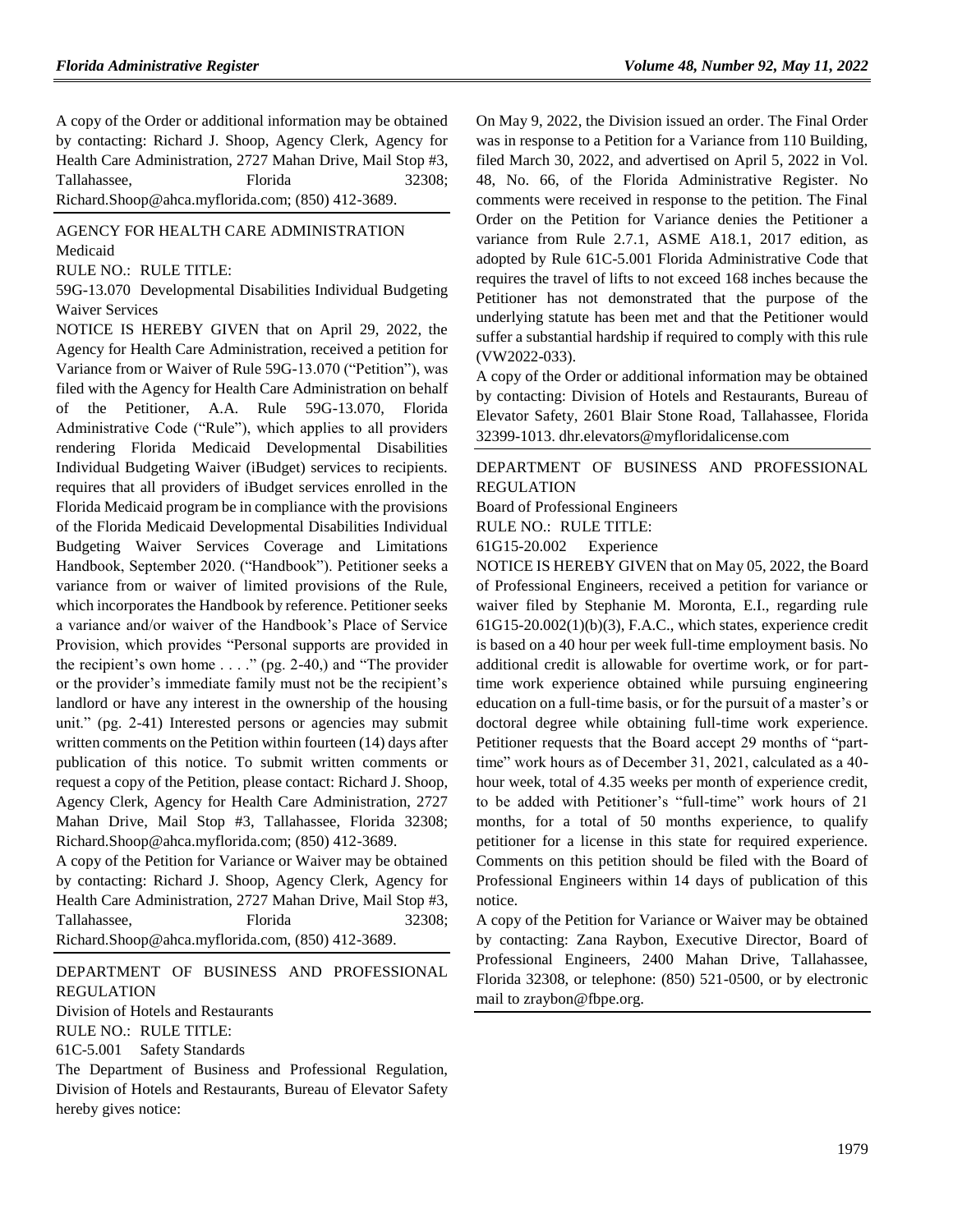#### [DEPARTMENT OF HEALTH](https://www.flrules.org/gateway/department.asp?id=64)

[Board of Medicine](https://www.flrules.org/gateway/organization.asp?id=331) RULE NO.: RULE TITLE:

[64B8-51.003](https://www.flrules.org/gateway/ruleNo.asp?id=64B8-51.003) Documentation for Licensure

NOTICE IS HEREBY GIVEN that on April 19, 2022, the Board of Medicine, received a petition for variance or waiver filed on behalf of Hiba Koja, from Rule 64B8-51.003, F.A.C., regarding documentation for licensure. Comments on this petition should be filed with the Board of Medicine, 4052 Bald Cypress Way, Bin #C03, Tallahassee, Florida 32399-3053, within 14 days of publication of this notice.

A copy of the Petition for Variance or Waiver may be obtained by contacting: Paul Vazquez, J.D., Executive Director, Board of Medicine/MQA, Paul.Vazquez@flhealth.gov.

[DEPARTMENT OF CHILDREN AND FAMILIES](https://www.flrules.org/gateway/department.asp?id=65)

[Mental Health Program](https://www.flrules.org/gateway/organization.asp?id=344)

RULE NO.: RULE TITLE:

[65E-4.016](https://www.flrules.org/gateway/ruleNo.asp?id=65E-4.016) Mental Health Residential Treatment Facilities

NOTICE IS HEREBY GIVEN that on April 27, 2022, the Department of Children and Families, received a petition for waiver or variance from subsection 65E-4.016(1), Florida Administrative Code, from Bring Your Brokenness, Inc. Subsection 65E-4.016(1), states, in pertinent part, that residential treatment facilities that primarily provide treatment for eating disorders, weight loss programs, substance abuse or other specialty psychiatric treatment program are excluded from licensure under this rule.

A copy of the Petition for Variance or Waiver may be obtained by contacting: Agency Clerk, Department of Children and Families, 2415 North Monroe Street, Suite 400, Tallahassee, FL 32303 or Agency.Clerk@myflfamilies.com.

## Section VI Notice of Meetings, Workshops and Public **Hearings**

#### [DEPARTMENT OF EDUCATION](https://www.flrules.org/gateway/department.asp?id=6)

#### [Division of Florida Colleges](https://www.flrules.org/gateway/organization.asp?id=212)

The Criminal Justice Standards and Training Commission, Region IV, Training Council announces a public meeting to which all persons are invited.

DATE AND TIME: June 8, 2022, 10:00 a.m.

PLACE: College of Central Florida, Ewers Center, Bldg. 40 GENERAL SUBJECT MATTER TO BE CONSIDERED: To review the FY 2021-2022 expenditures to date.

A copy of the agenda may be obtained by contacting: Stephenie Butscher, 352-873-5800, X 1904.

Pursuant to the provisions of the Americans with Disabilities Act, any person requiring special accommodations to participate in this workshop/meeting is asked to advise the agency at least 2 days before the workshop/meeting by contacting: Stephenie Butscher, 352-873-5800, X1904. If you are hearing or speech impaired, please contact the agency using the Florida Relay Service, 1(800)955-8771 (TDD) or 1(800)955-8770 (Voice).

## [STATE BOARD OF ADMINISTRATION](https://www.flrules.org/gateway/department.asp?id=19)

[Florida Prepaid College Board](https://www.flrules.org/gateway/organization.asp?id=47)

The Florida Prepaid College Board announces a public meeting to which all persons are invited.

DATE AND TIME: Tuesday, June 21, 2022, 1:00 p.m. (EST), or soon thereafter.

PLACE: The Hermitage Centre, Hermitage Room, 1801 Hermitage Boulevard, Tallahassee, Florida 32308.

GENERAL SUBJECT MATTER TO BE CONSIDERED: To conduct a regular business meeting of the Florida ABLE, Inc. Board.

A copy of the agenda may be obtained by contacting: https://www.myfloridaprepaid.com/about-us/board-reports/or by calling (850) 488-8514.

Pursuant to the provisions of the Americans with Disabilities Act, any person requiring special accommodations to participate in this workshop/meeting is asked to advise the agency at least 5 days before the workshop/meeting by contacting: fax a written request to the Florida Prepaid College Board at (850) 488-3555. If you are hearing or speech impaired, please contact the agency using the Florida Relay Service, 1(800)955-8771 (TDD) or 1(800)955-8770 (Voice).

#### [STATE BOARD OF ADMINISTRATION](https://www.flrules.org/gateway/department.asp?id=19)

[Florida Prepaid College Board](https://www.flrules.org/gateway/organization.asp?id=47)

The Florida Prepaid College Board announces a public meeting to which all persons are invited.

DATE AND TIME: Tuesday, June 21, 2022, 2:30 p.m. (EST), or soon thereafter.

PLACE: The Hermitage Centre, Hermitage Room, 1801 Hermitage Boulevard, Tallahassee, Florida 32308.

GENERAL SUBJECT MATTER TO BE CONSIDERED: To conduct a regular business meeting of the Florida Prepaid College Foundation Board.

A copy of the agenda may be obtained by contacting: https://www.myfloridaprepaid.com/about-us/board-reports/or by calling (850) 488-8514.

Pursuant to the provisions of the Americans with Disabilities Act, any person requiring special accommodations to participate in this workshop/meeting is asked to advise the agency at least 5 days before the workshop/meeting by contacting: fax a written request to the Florida Prepaid College Board at (850) 488-3555. If you are hearing or speech impaired, please contact the agency using the Florida Relay Service, 1(800)955-8771 (TDD) or 1(800)955-8770 (Voice).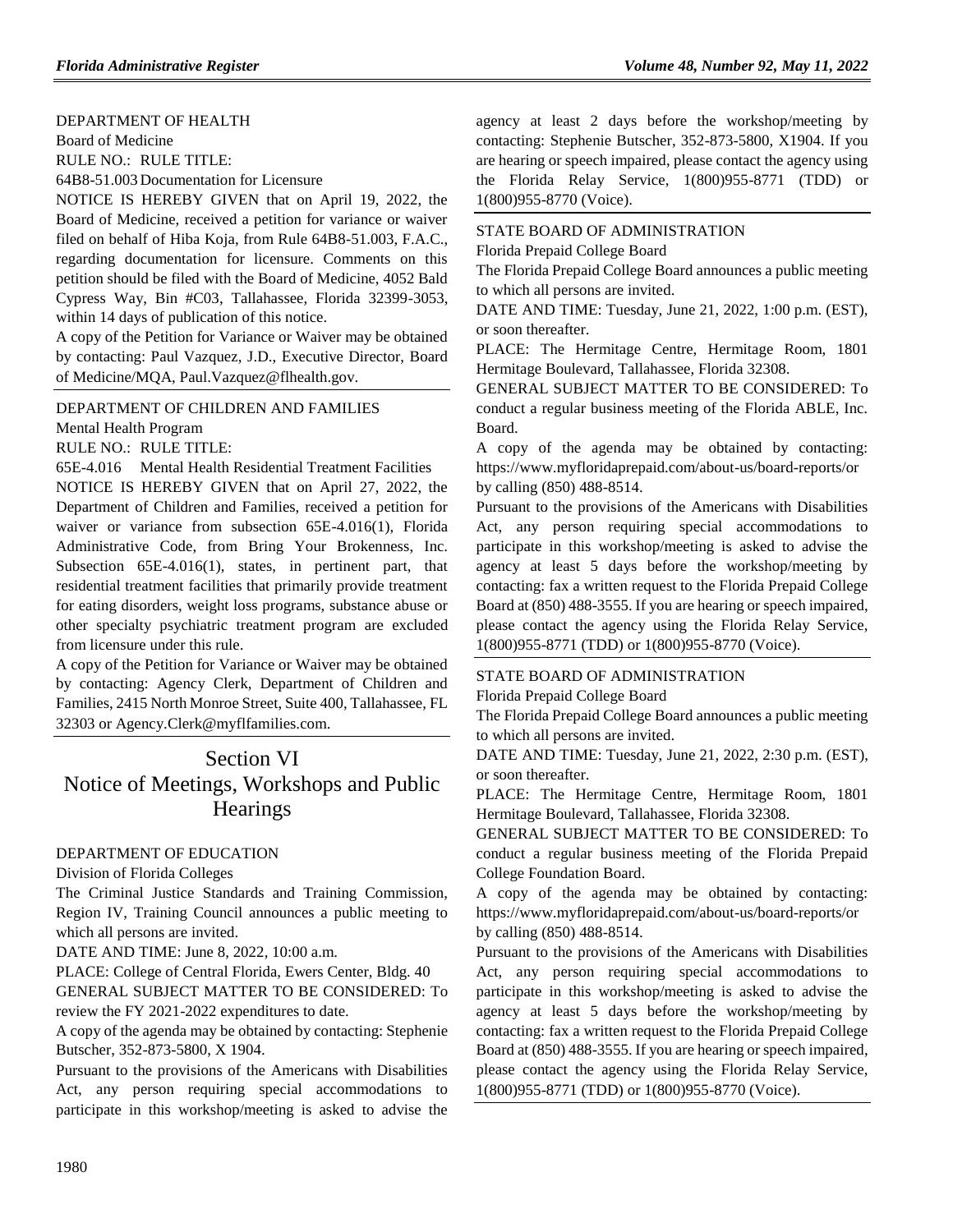### [STATE BOARD OF ADMINISTRATION](https://www.flrules.org/gateway/department.asp?id=19)

[Florida Prepaid College Board](https://www.flrules.org/gateway/organization.asp?id=47)

The Florida Prepaid College Board announces a public meeting to which all persons are invited.

DATE AND TIME: Wednesday, June 22, 2022. The Florida Prepaid College Board Audit and Risk Committee meeting will begin at 8:00 a.m. (EST), or soon thereafter, until completion, followed by the Florida Prepaid College Board Investment Committee meeting, until completion, followed by the Florida Prepaid College Board meeting.

PLACE: The Hermitage Centre, Hermitage Room, 1801 Hermitage Boulevard, Tallahassee, Florida 32308.

GENERAL SUBJECT MATTER TO BE CONSIDERED: To conduct regular business meetings of the Florida Prepaid College Board Audit and Risk Committee, the Florida Prepaid College Board Investment Committee, and the Florida Prepaid College Board.

A copy of the agenda may be obtained by contacting: https://www.myfloridaprepaid.com/about-us/board-reports/or by calling (850) 488-8514.

Pursuant to the provisions of the Americans with Disabilities Act, any person requiring special accommodations to participate in this workshop/meeting is asked to advise the agency at least 5 days before the workshop/meeting by contacting: fax a written request to the Florida Prepaid College Board at (850) 488-3555. If you are hearing or speech impaired, please contact the agency using the Florida Relay Service, 1(800)955-8771 (TDD) or 1(800)955-8770 (Voice).

#### [EXECUTIVE OFFICE OF THE GOVERNOR](https://www.flrules.org/gateway/department.asp?id=27)

The Volunteer Florida announces a telephone conference call to which all persons are invited.

DATE AND TIME: Wednesday, May 25, 2022, 9:00 a.m. ET until all business is complete.

PLACE: 1(888)585-9008, Code: 721648837#

GENERAL SUBJECT MATTER TO BE CONSIDERED: General business.

A copy of the agenda may be obtained by contacting: Aly Simons, aly@volunteerflorida.org, (850)414-7400.

Pursuant to the provisions of the Americans with Disabilities Act, any person requiring special accommodations to participate in this workshop/meeting is asked to advise the agency at least 3 days before the workshop/meeting by contacting: Aly Simons, aly@volunteerflorida.org, (850)414- 7400. If you are hearing or speech impaired, please contact the agency using the Florida Relay Service, 1(800)955-8771 (TDD) or 1(800)955-8770 (Voice).

If any person decides to appeal any decision made by the Board with respect to any matter considered at this meeting or hearing, he/she will need to ensure that a verbatim record of the proceeding is made, which record includes the testimony and evidence from which the appeal is to be issued.

For more information, you may contact: Aly Simons, aly@volunteerflorida.org, (850)414-7400.

#### [REGIONAL PLANNING COUNCILS](https://www.flrules.org/gateway/department.asp?id=29)

[West Florida Regional Planning Council](https://www.flrules.org/gateway/organization.asp?id=57)

The Bay County Transportation Planning Organization (TPO) announces a workshop to which all persons are invited.

DATE AND TIME: Wednesday, May 18, 2022, 2:00 p.m.

PLACE: Virtual

GENERAL SUBJECT MATTER TO BE CONSIDERED: The Bay County Transportation Planning Organization (TPO) will hold a Project Priorities Workshop with the TPO, Technical Coordinating Committee (TCC), and Citizens' Advisory Committee (CAC) at 2:00 p.m. on Wednesday, May 18, 2022. This meeting will be held virtually, members of the community wishing to participate can tune in via telephone.

Please find the dial-in information below:

United States: +1 (224) 501-3412

- One-touch: tel.: +12245013412,,231465789#

Access Code: 231-465-789

Public input is valuable to the TPO, we encourage our communities to submit input through a variety of avenues. Comments can be submitted via eComment Card, email, or phone, learn how at http://www.ecrc.org/BayPublicForum. Stay involved, sign up to get transportation updates emailed directly to you at http://www.ecrc.org/BaySubscribe.

Para informacion en espanol, puede llamar a Ada Clark al 850- 332-7976, ext. 278 o TTY 711. Si necesita acomodaciones especiales, por favor llame 48 horas de antemanos.

Participation is solicited without regard to race, color, national origin, age, sex, religion, disability, or family status. Persons who believe they have been discriminated against on these conditions may file a complaint with the Title VI Coordinator, 850-332-7976, ext. 220.

The Bay TPO is staffed by the Emerald Coast Regional Council, a regional entity providing professional technical assistance, planning, coordinating, and advisory services to local governments, state and federal agencies, and the public to preserve and enhance the quality of life in northwest Florida.

A copy of the agenda may be obtained by contacting: Public Involvement at publicinvolvement@ecrc.org or by visiting www.ecrc.org/BayTPO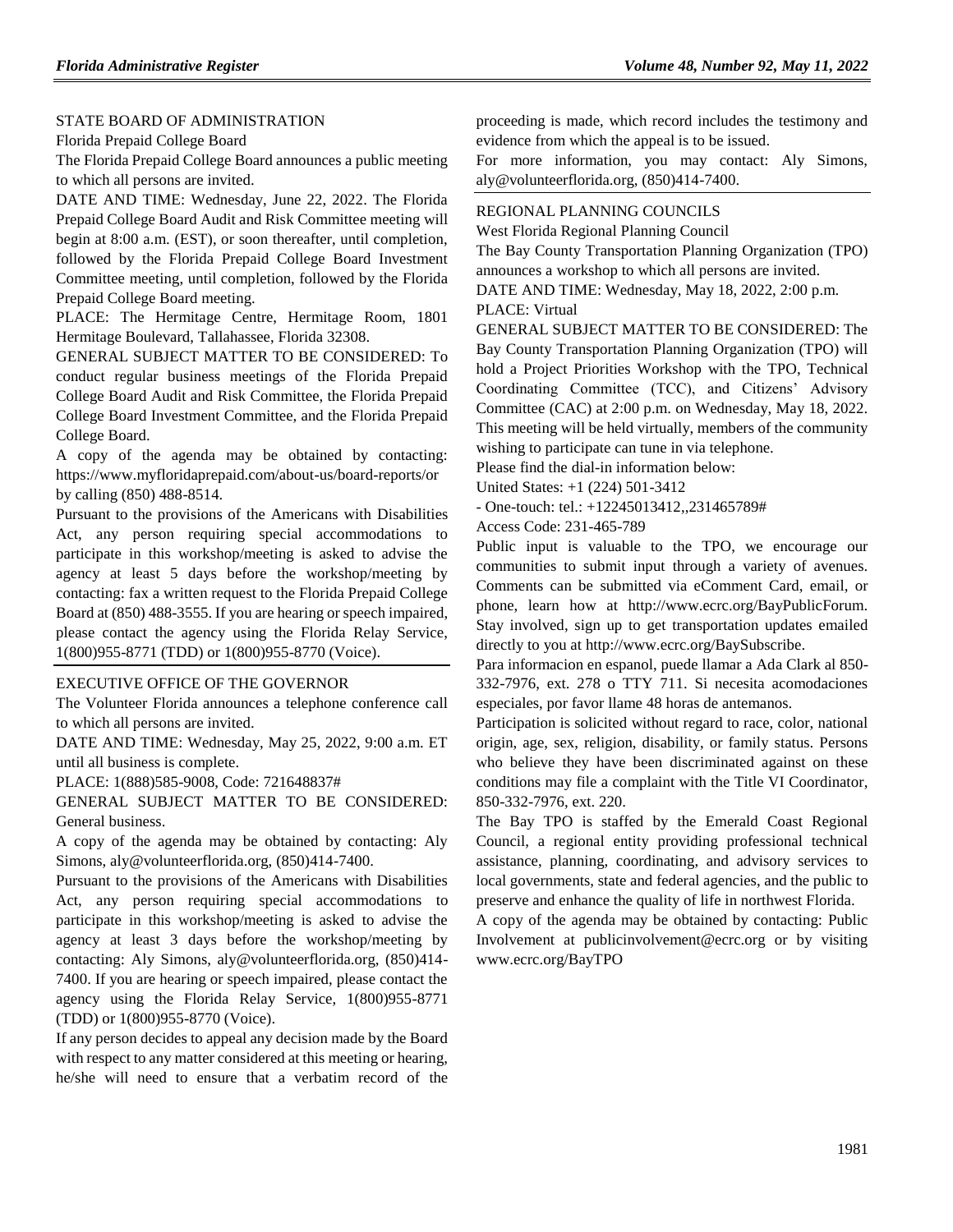Pursuant to the provisions of the Americans with Disabilities Act, any person requiring special accommodations to participate in this workshop/meeting is asked to advise the agency at least 48 hours before the workshop/meeting by contacting: Public Involvement at publicinvolvement@ecrc.org. If you are hearing or speech impaired, please contact the agency using the Florida Relay Service, 1(800)955-8771 (TDD) or 1(800)955-8770 (Voice).

#### [REGIONAL PLANNING COUNCILS](https://www.flrules.org/gateway/department.asp?id=29)

[North Central Florida Regional Planning Council](https://www.flrules.org/gateway/organization.asp?id=59)

The North Central Florida Regional Planning Council announces a public meeting to which all persons are invited.

DATE AND TIME: May 18, 2022, 10:00 a.m.

PLACE: Virtual Meeting via Communications Media Technology

The meeting will be conducted via communications media technology in the following format:

DIAL IN NUMBER: Toll free 1.888.585.9008

CONFERENCE CODE: 568 124 316

Communications media technology facilities will be available at 2009 NW 67th Place, Gainesville, Florida 32653-1603 for persons interested in accessing the virtual meeting.

GENERAL SUBJECT MATTER TO BE CONSIDERED: To conduct the regular business of the Finance Committee of the North Central Florida Regional Planning Council.

A copy of the agenda may be obtained by contacting: North Central Florida Regional Planning Council, 2009 NW 67th Place, Gainesville, Florida 32653-1603.

Pursuant to the provisions of the Americans with Disabilities Act, any person requiring special accommodations to participate in this workshop/meeting is asked to advise the agency at least 2 business days before the workshop/meeting by contacting: (352) 955-2200. If you are hearing or speech impaired, please contact the agency using the Florida Relay Service, 1(800)955-8771 (TDD) or 1(800)955-8770 (Voice).

If any person decides to appeal any decision made by the Board with respect to any matter considered at this meeting or hearing, he/she will need to ensure that a verbatim record of the proceeding is made, which record includes the testimony and evidence from which the appeal is to be issued.

[DEPARTMENT OF BUSINESS AND PROFESSIONAL](https://www.flrules.org/gateway/department.asp?id=61)  [REGULATION](https://www.flrules.org/gateway/department.asp?id=61)

[Board of Professional Engineers](https://www.flrules.org/gateway/organization.asp?id=267)

The Florida Engineers Management Corporation announces a public meeting to which all persons are invited.

DATE AND TIME: June 8, 2022, 10:00 a.m. or soon thereafter PLACE: Hyatt Place Orlando, 5435 Forbes Place, Orlando, FL 32812 and via video and/or telephone conferencing

GENERAL SUBJECT MATTER TO BE CONSIDERED: general business of the corporation. This meeting will be available by video /telephone conference also. If you would like to participate in the call, please contact Rebecca Sammons at 850.521.0500 ext. 114 at least 10 days prior to the date of the meeting.

https://us02web.zoom.us/j/82335200511

Meeting ID: 823 3520 0511

Dial by your location

+1 301 715 8592 US (Washington DC)

- +1 312 626 6799 US (Chicago)
- +1 929 436 2866 US (New York)
- +1 253 215 8782 US (Tacoma)
- +1 346 248 7799 US (Houston)
- +1 669 900 6833 US (San Jose)

Meeting ID: 823 3520 0511

Passcode: 036510

A copy of the agenda may be obtained by contacting: Rebecca Sammons.

Pursuant to the provisions of the Americans with Disabilities Act, any person requiring special accommodations to participate in this workshop/meeting is asked to advise the agency at least 10 days before the workshop/meeting by contacting: Rebecca Sammons. If you are hearing or speech impaired, please contact the agency using the Florida Relay Service, 1(800)955-8771 (TDD) or 1(800)955-8770 (Voice).

If any person decides to appeal any decision made by the Board with respect to any matter considered at this meeting or hearing, he/she will need to ensure that a verbatim record of the proceeding is made, which record includes the testimony and evidence from which the appeal is to be issued.

For more information, you may contact: Rebecca Sammons, rsammons@fbpe.org

### [DEPARTMENT OF BUSINESS AND PROFESSIONAL](https://www.flrules.org/gateway/department.asp?id=61)  [REGULATION](https://www.flrules.org/gateway/department.asp?id=61)

[Board of Professional Engineers](https://www.flrules.org/gateway/organization.asp?id=267)

The Florida Board of Professional Engineers announces a public meeting to which all persons are invited.

DATES AND TIMES: June 8, 2022, 1:00 p.m. and June 9, 2022, 8:30 a.m.

PLACE: Hyatt Place Orlando Airport, 5435 Forbes Place, Orlando, FL 32812

GENERAL SUBJECT MATTER TO BE CONSIDERED: general business of the board including to review and approve or deny applications for licensure and any old or new business of the Board.

A copy of the agenda may be obtained by contacting: Rebecca Sammons.

Pursuant to the provisions of the Americans with Disabilities Act, any person requiring special accommodations to participate in this workshop/meeting is asked to advise the agency at least 10 days before the workshop/meeting by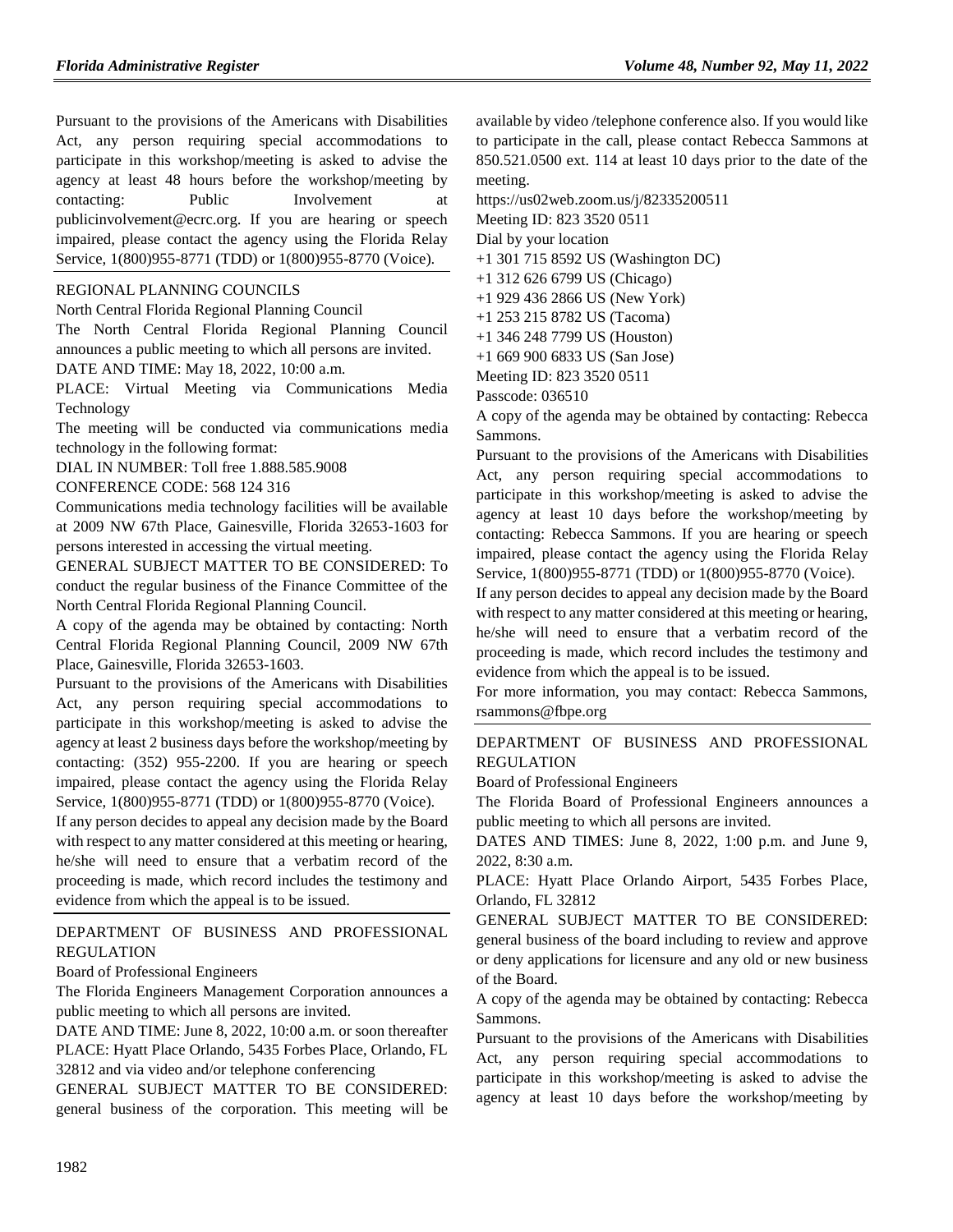contacting: Rebecca Sammons. If you are hearing or speech impaired, please contact the agency using the Florida Relay Service, 1(800)955-8771 (TDD) or 1(800)955-8770 (Voice).

If any person decides to appeal any decision made by the Board with respect to any matter considered at this meeting or hearing, he/she will need to ensure that a verbatim record of the proceeding is made, which record includes the testimony and evidence from which the appeal is to be issued.

For more information, you may contact: Rebecca Sammons, rsammons@fbpe.org

[DEPARTMENT OF BUSINESS AND PROFESSIONAL](https://www.flrules.org/gateway/department.asp?id=61)  [REGULATION](https://www.flrules.org/gateway/department.asp?id=61)

[Board of Veterinary Medicine](https://www.flrules.org/gateway/organization.asp?id=270)

The Board of Veterinary Medicine announces a public meeting to which all persons are invited.

DATE AND TIME: June 24, 2022, 9:00 a.m.

PLACE: The Shores Resort and Spa, 2637 South Atlantic Ave.,

Daytona Beach Shores, FL 32118, Phone: 386-767-7350

GENERAL SUBJECT MATTER TO BE CONSIDERED: General Business and Discipline.

A copy of the agenda may be obtained by contacting: Board of Veterinary Medicine, 2601 Blair Stone Rd., Tallahassee, FL 32399, (850)717-1981

Pursuant to the provisions of the Americans with Disabilities Act, any person requiring special accommodations to participate in this workshop/meeting is asked to advise the agency at least 5 days before the workshop/meeting by contacting: Board of Veterinary Medicine, 2601 Blair Stone Rd., Tallahassee, FL 32399, (850)717-1981. If you are hearing or speech impaired, please contact the agency using the Florida Relay Service, 1(800)955-8771 (TDD) or 1(800)955-8770 (Voice).

If any person decides to appeal any decision made by the Board with respect to any matter considered at this meeting or hearing, he/she will need to ensure that a verbatim record of the proceeding is made, which record includes the testimony and evidence from which the appeal is to be issued.

For more information, you may contact: Board of Veterinary Medicine, 2601 Blair Stone Rd., Tallahassee, FL 32399, (850)717-1981.

#### [DEPARTMENT OF ENVIRONMENTAL PROTECTION](https://www.flrules.org/gateway/department.asp?id=62)

The Department of Environmental Protection announces a public meeting to which all persons are invited.

DATE AND TIME: May 24, 2022, 11:00 a.m.

PLACE: In person: Department of Environmental Protection, 2600 Blair Stone Road, Bob Martinez Center, Room 609, Tallahassee, Florida or via webinar: https://register.gotowebinar.com/register/76831710739361679 51

GENERAL SUBJECT MATTER TO BE CONSIDERED: The Department of Environmental Protection announces a public meeting to receive comments on a proposed framework for prioritizing waters and setting two-year work plans for future TMDL development. The framework will align with the statewide biennial assessment and is intended to guide TMDL development for the next decade. Only the proposed priority setting methodology will be discussed at the public meeting. A meeting will be scheduled at a future date to present a proposed TMDL development work plan for the next two years that is the result of applying the prioritization methodology. The Department will accept written comments on the draft TMDLs through June 1, 2022. Written comments should be directed to: Ansel Bubel, Environmental Administrator, Florida Department of Environmental Protection, MS 3555, 2600 Blair Stone Road, Tallahassee, Florida 32399-2400, Ansel.Bubel@Floridadep.gov.

A copy of the agenda may be obtained by contacting: Ms. Shamyah Gibson, Department of Environmental Protection, MS 3555, 2600 Blair Stone Road, Tallahassee, Florida 32399- 2400, (850) 245-8556.

Pursuant to the provisions of the Americans with Disabilities Act, any person requiring special accommodations to participate in this workshop/meeting is asked to advise the agency at least 48 hours before the workshop/meeting by contacting: Ms. Shamyah Gibson, (850) 245-8556. If you are hearing or speech impaired, please contact the agency using the Florida Relay Service, 1(800)955-8771 (TDD) or 1(800)955- 8770 (Voice).

#### [DEPARTMENT OF ENVIRONMENTAL PROTECTION](https://www.flrules.org/gateway/department.asp?id=62) [Division of State Lands](https://www.flrules.org/gateway/organization.asp?id=292)

The Department Of Environmental Protection announces a public meeting to which all persons are invited.

DATE AND TIME: May 26, 2022, 12:00 p.m. – 1:00 p.m.

PLACE: Please join the meeting virtually (https://meet.goto.com/348022669), or dial in using your phone (toll free 1-866-899-4679; Access Code: 348-022-669)

GENERAL SUBJECT MATTER TO BE CONSIDERED: FISHEATING CREEK (FEC) SETTLEMENT CITIZEN ADVISORY BOARD MEETING SPECIAL MEETING ON NON-NATIVE REPTILE TAKE IN FEC WILDLIFE MANAGEMENT AREA (WMA)

DRAFT AGENDA:

Introductions and establish quorum

Approval/amendments of draft agenda

Proposed change to the FWC Executive Order 20-17 (https://myfwc.com/media/23764/eo20-17.pdf) on taking of non-native reptiles in the FEC WMA

- Review and discussion of proposed change to the FWC Executive Order 20-17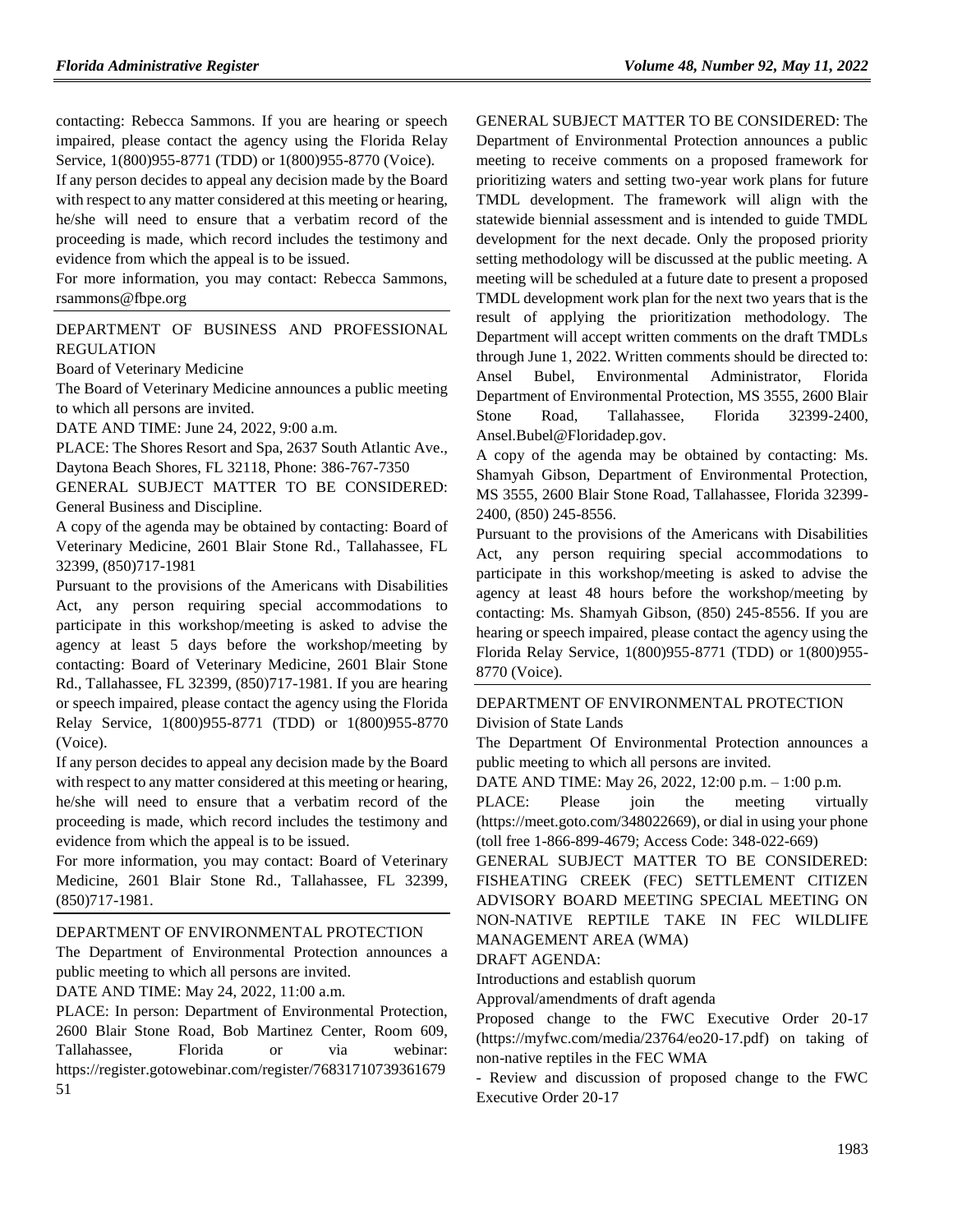- Public input

- Vote of SAAB

New business/Public input/Announcements/Next meeting

A copy of the agenda may be obtained by contacting: Paula House, paulatoo@gmail.com; (207)799-7400.

Pursuant to the provisions of the Americans with Disabilities Act, any person requiring special accommodations to participate in this workshop/meeting is asked to advise the agency at least 2 days before the workshop/meeting by contacting: Paula House, paulatoo@gmail.com; (207)799- 7400. If you are hearing or speech impaired, please contact the agency using the Florida Relay Service, 1(800)955-8771 (TDD) or 1(800)955-8770 (Voice).

If any person decides to appeal any decision made by the Board with respect to any matter considered at this meeting or hearing, he/she will need to ensure that a verbatim record of the proceeding is made, which record includes the testimony and evidence from which the appeal is to be issued.

## [FLORIDA DEVELOPMENT FINANCE CORPORATION](https://www.flrules.org/gateway/organization.asp?id=941)

The Board of Directors for the Florida Development Finance Corporation announces a public meeting to which all persons are invited.

DATE AND TIME: Friday, May 20, 2022, 11:00 a.m.

PLACE: Florida Development Finance Corporation, 156 Tuskawilla Road, Suite 2340, Winter Springs, FL 32708 - OR -

Via Zoom:

https://us06web.zoom.us/j/88646198049?pwd=T1VFU1NuUj BtSkZBMlBxTkFCM20wZz09

Meeting ID: 886 4619 8049

Passcode: 511203

- OR -

Via Telephone: 1-646-558-8656

Meeting ID: 886 4619 8049

Passcode: 511203

GENERAL SUBJECT MATTER TO BE CONSIDERED: This

meeting will discuss the following:

• Minutes: April 20, 2022 Board Meeting

• Bond Resolution No. 22-13: Academir Charter School of Osceola, Inc.

• Bond Resolution No. 22-14: Convivial Jacaranda Trace, LLC

- New Applications
- FY21-22 Q3 Financials
- Budget FY22-23, Draft

A copy of the agenda may be obtained by contacting: Jennifer Jenkins, FDFC Administrative Coordinator, 407-712-6351.

Pursuant to the provisions of the Americans with Disabilities Act, any person requiring special accommodations to participate in this workshop/meeting is asked to advise the agency at least 1 days before the workshop/meeting by contacting: Jennifer Jenkins, FDFC Administrative Coordinator, 407-712-6351. If you are hearing or speech impaired, please contact the agency using the Florida Relay Service, 1(800)955-8771 (TDD) or 1(800)955-8770 (Voice).

If any person decides to appeal any decision made by the Board with respect to any matter considered at this meeting or hearing, he/she will need to ensure that a verbatim record of the proceeding is made, which record includes the testimony and evidence from which the appeal is to be issued.

For more information, you may contact: Jennifer Jenkins, FDFC Administrative Coordinator, 407-712-6351.

# Section VII Notice of Petitions and Dispositions Regarding Declaratory Statements

## NONE

# Section VIII Notice of Petitions and Dispositions Regarding the Validity of Rules

Notice of Petition for Administrative Determination has been filed with the Division of Administrative Hearings on the following rules:

## NONE

Notice of Disposition of Petition for Administrative Determination has been filed with the Division of Administrative Hearings on the following rules:

## **NONE**

Section IX Notice of Petitions and Dispositions Regarding Non-rule Policy Challenges

## **NONE**

Section X Announcements and Objection Reports of the Joint Administrative Procedures **Committee** 

## NONE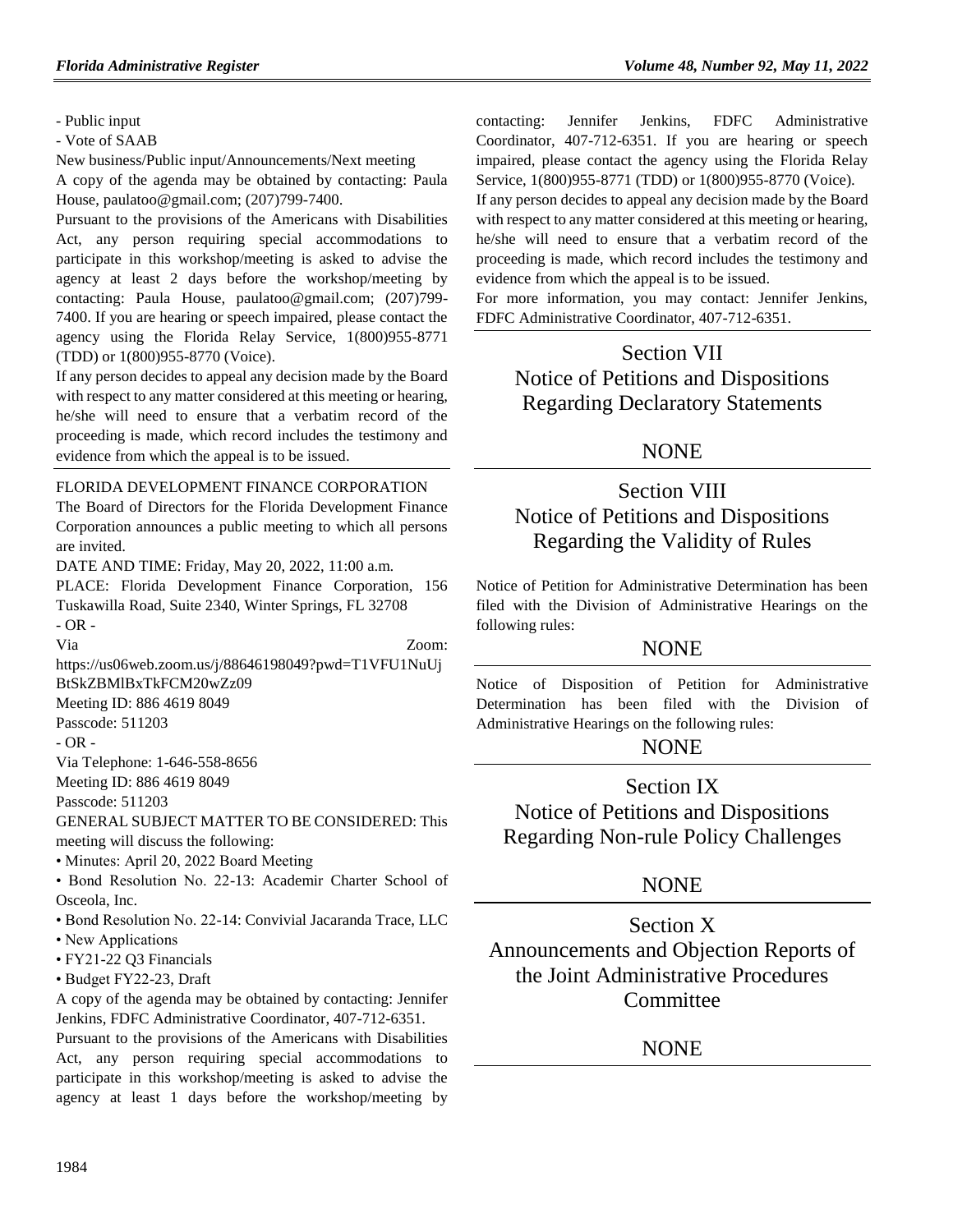## Section XI Notices Regarding Bids, Proposals and Purchasing

#### [DEPARTMENT OF TRANSPORTATION](https://www.flrules.org/gateway/department.asp?id=14)

FDOT District 4 Notice of Upcoming Meetings for Design Build E4V80

Notice of Advertisement/Public Meetings, Design Build E4V80

In accordance with 120.525 F.S., the Florida Department of Transportation (FDOT) announces public meetings associated with the subject procurement, to which all persons are invited. PROJECT DESCRIPTION: The Florida Department of Transportation (Department) has issued this Request for Proposal (RFP) to solicit competitive bids and proposals from Proposers for the design and construction of SW 10th Street Connector Transportation Systems Management and Operations (TSM&O) Project Broward County, FL

For complete advertisement information including the agenda for all public meetings and any scheduled updates please refer to the Procurement Internet Site:

[Procurement Development Application -](https://pdaexternal.fdot.gov/Pub/AdvertisementPublic/AdDetail/04/12278/D-B/C/C) Ad Detail (fdot.gov)

NOTICE OF UNSOLICITED PROPOSAL FOR PUBLIC-PRIVATE PARTNERSHIP OPPORTUNITY FOR CONSTRUCTION OF THE SUGARLOAF FIRE STATION PROJECT Monroe County, Florida Purchasing Office

Gato Building 1100 Simonton Street Room 2-213

Key West, Florida 33040

NOTICE IS HEREBY GIVEN that Monroe County, Florida has received an unsolicited proposal submitted under the provisions of Section 255.065, Florida Statutes, Public-Private Partnerships, for the design, construction and financing of a new fire station for Monroe County to be located on the site of the existing Sugarloaf Volunteer Fire Station at 17175 Overseas Highway, Sugarloaf Key. Monroe County currently owns the site. The site is depicted below:



Under Section 255.065, Florida Statutes, the County is required to publish notice of the acceptance of an unsolicited proposal and a willingness to accept competing proposals. The Board of County Commissioners of Monroe County has determined that this unsolicited proposal is sufficient for consideration on a preliminary basis and, as such, Monroe County will accept competing proposals for the design, construction and financing of a new fire station on the site of the existing Sugarloaf Volunteer Fire Station at 17175 Overseas Highway, Sugarloaf Key during this notification period. No final decision has been made relative to accepting this or any proposal for this project. Persons or entities submitting competing proposals are advised that such proposals must be in compliance with Section 255.065, Florida Statutes including, but not limited to, Subsection 255.065(4), Florida Statutes.

Additionally, the unsolicited proposal was submitted in contemplation of the potential settlement of litigation in Sugarloaf Wi-Fi, Incorporated v. Sugarloaf Fire Department, Incorporated, Kevin Gerard, Randall Livingston, et. al., Case No. 2017-CA-0020-K and Board of County Commissioners of Monroe County v. Sugarloaf Volunteer Fire Department & Sugarloaf Wi-Fi, Incorporated, 2017-CA-0631. Consequently, the unsolicited proposal and any competing proposals must incorporate in the design thereof structural elements that will permit Sugarloaf Wi-Fi, Incorporated to locate equipment needed to support a stealth cell tower.

Moreover, the Monroe County Division of Fire Rescue has expressed a preference that the any proposed design of the Sugarloaf Fire Station incorporate a multipurpose conference room to accommodate departmental training, public meetings and other community outreach events.

The County reserves the right to reject any or all proposals, and to negotiate a comprehensive public-private partnership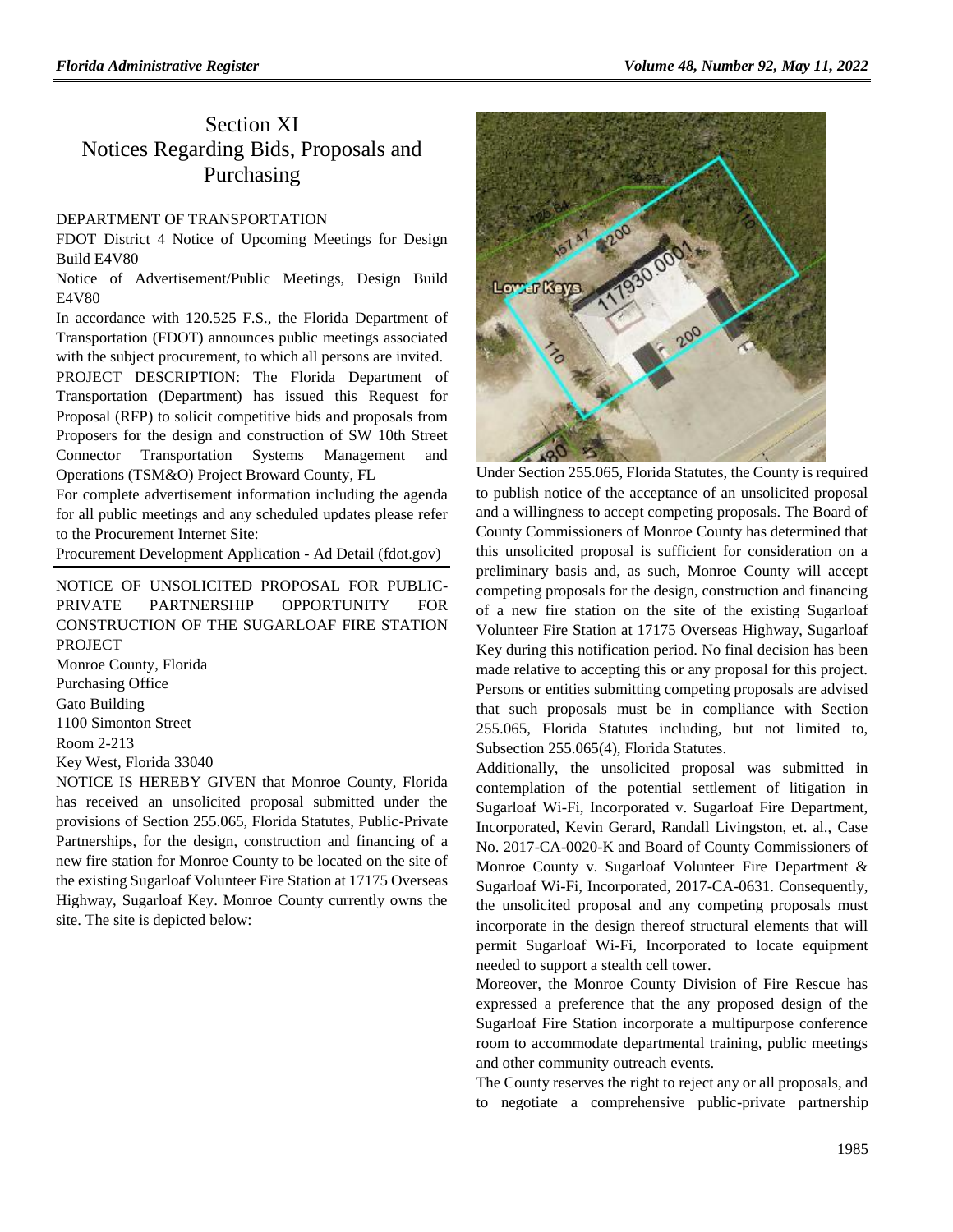agreement with the Proposer whose proposal best serves the interests of the County. Nothing contained herein shall be interpreted as an obligation or binding agreement by the County regarding the Project.

Pursuant to Subsection 50.0211(3)(a), Florida Statutes, all published competitive solicitation notices can be viewed at: [www.floridapublicnotices.com,](http://www.floridapublicnotices.com/) a searchable Statewide repository for all published legal notices. A copy of the unsolicited proposal received by the Monroe County Board of County Commissioners may be requested from DemandStar at [www.demandstar.com](http://www.demandstar.com/) or [www.monroecountybids.com.](http://www.monroecountybids.com/)

Monroe County Purchasing Department receives bids electronically. Please do not mail or attempt to deliver in person any sealed bids. Mailed/physically delivered bids/proposals/responses WILL NOT be accepted.

The Monroe County Purchasing Department hereby directs that proposals be submitted via email to: [OMB-](mailto:OMB-BIDS@monroecounty-fl.gov)[BIDS@monroecounty-fl.gov,](mailto:OMB-BIDS@monroecounty-fl.gov) no later than 3:00 p.m., on June 28, 2022. The subject line on the email must read as follows:

Proposal for Public-Private Partnership Opportunity for Sugarloaf Fire Station Project 06/28/22

Files that do not contain this subject line WILL BE REJECTED. Please note that the maximum file size that will be accepted by email is 25MB. Please plan accordingly to ensure that your proposal is not rejected due to the file size. Should your proposal documents exceed 25MB, please email: [omb](mailto:omb-purchasing@monroecounty-fl.gov)[purchasing@monroecounty-fl.gov](mailto:omb-purchasing@monroecounty-fl.gov) in advance of the deadline for receipt of competing proposals.

Publication Dates:

Citizen: Friday, 05/13/2022 & Friday 5/20/2022 Keys Weekly: Thursday, 05/12/2022 & Thursday 5/19/2022 News Barometer: Friday, 05/13/2022 & Friday 5/20/2022

# Section XII Miscellaneous

### [DEPARTMENT OF STATE](https://www.flrules.org/gateway/department.asp?id=1)

Index of Administrative Rules Filed with the Secretary of State Pursuant to subparagraph  $120.55(1)(b)6. - 7$ ., F.S., the below list of rules were filed in the Office of the Secretary of State between 3:00 p.m., Wednesday, May 4, 2022 and 3:00 p.m., Tuesday, May 10, 2022.

| Rule No.  | <b>File Date</b> | <b>Effective</b><br>Date |
|-----------|------------------|--------------------------|
| 5JER22-1  | 5/6/2022         | 5/6/2022                 |
| 12-24.001 | 5/3/2022         | 5/23/2022                |
| 12-24.003 | 5/3/2022         | 5/23/2022                |
| 12-29.001 | 5/3/2022         | 5/23/2022                |

| 12-29.002                                                                                                                     | 5/3/2022  | 5/23/2022  |  |  |
|-------------------------------------------------------------------------------------------------------------------------------|-----------|------------|--|--|
| 12-29.003                                                                                                                     | 5/3/2022  | 5/23/2022  |  |  |
| 12-29.004                                                                                                                     | 5/3/2022  | 5/23/2022  |  |  |
| 12-29.005                                                                                                                     | 5/3/2022  | 5/23/2022  |  |  |
| 12-13.007                                                                                                                     | 5/3/2022  | 5/23/2022  |  |  |
| 12-13.0075                                                                                                                    | 5/3/2022  | 5/23/2022  |  |  |
| 12A-16.002                                                                                                                    | 5/3/2022  | 5/23/2022  |  |  |
| 12A-16.004                                                                                                                    | 5/3/2022  | 5/23/2022  |  |  |
| 12A-16.005                                                                                                                    | 5/3/2022  | 5/23/2022  |  |  |
| 12A-16.006                                                                                                                    | 5/3/2022  | 5/23/2022  |  |  |
| 12A-16.008                                                                                                                    | 5/3/2022  | 5/23/2022  |  |  |
| 12A-19.100                                                                                                                    | 5/3/2022  | 5/23/2022  |  |  |
| 12AER22-2                                                                                                                     | 5/9/2022  | 5/9/2022   |  |  |
| 12AER22-3                                                                                                                     | 5/9/2022  | 5/9/2022   |  |  |
| 12AER22-4                                                                                                                     | 5/9/2022  | 5/9/2022   |  |  |
| 12AER22-5                                                                                                                     | 5/9/2022  | 5/9/2022   |  |  |
| 12AER22-6                                                                                                                     | 5/9/2022  | 5/9/2022   |  |  |
| 12AER22-7                                                                                                                     | 5/9/2022  | 5/9/2022   |  |  |
| 12B-4.052                                                                                                                     | 5/3/2022  | 5/23/2022  |  |  |
| 12B-5.150                                                                                                                     | 5/3/2022  | 5/23/2022  |  |  |
| 12B-5.600                                                                                                                     | 5/3/2022  | 5/23/2022  |  |  |
| 12B-7.008                                                                                                                     | 5/3/2022  | 5/23/2022  |  |  |
| 12B-8.003                                                                                                                     | 5/3/2022  | 5/23/2022  |  |  |
| 12C-1.051                                                                                                                     | 5/3/2022  | 5/23/2022  |  |  |
| 53ER22-22                                                                                                                     | 5/5/2022  | 5/25/2022  |  |  |
| 61G15-22.002                                                                                                                  | 5/6/2022  | 5/26/2022  |  |  |
| 62-6.001                                                                                                                      | 5/10/2022 | **/**/**** |  |  |
| 64B4-2.0025                                                                                                                   | 5/5/2022  | 5/25/2022  |  |  |
| 69K-5.0024                                                                                                                    | 5/9/2022  | 5/29/2022  |  |  |
| <b>LIST OF RULES AWAITING LEGISLATIVE</b><br>APPROVAL SECTIONS 120.541(3), 373.139(7)<br>AND/OR 373.1391(6), FLORIDA STATUTES |           |            |  |  |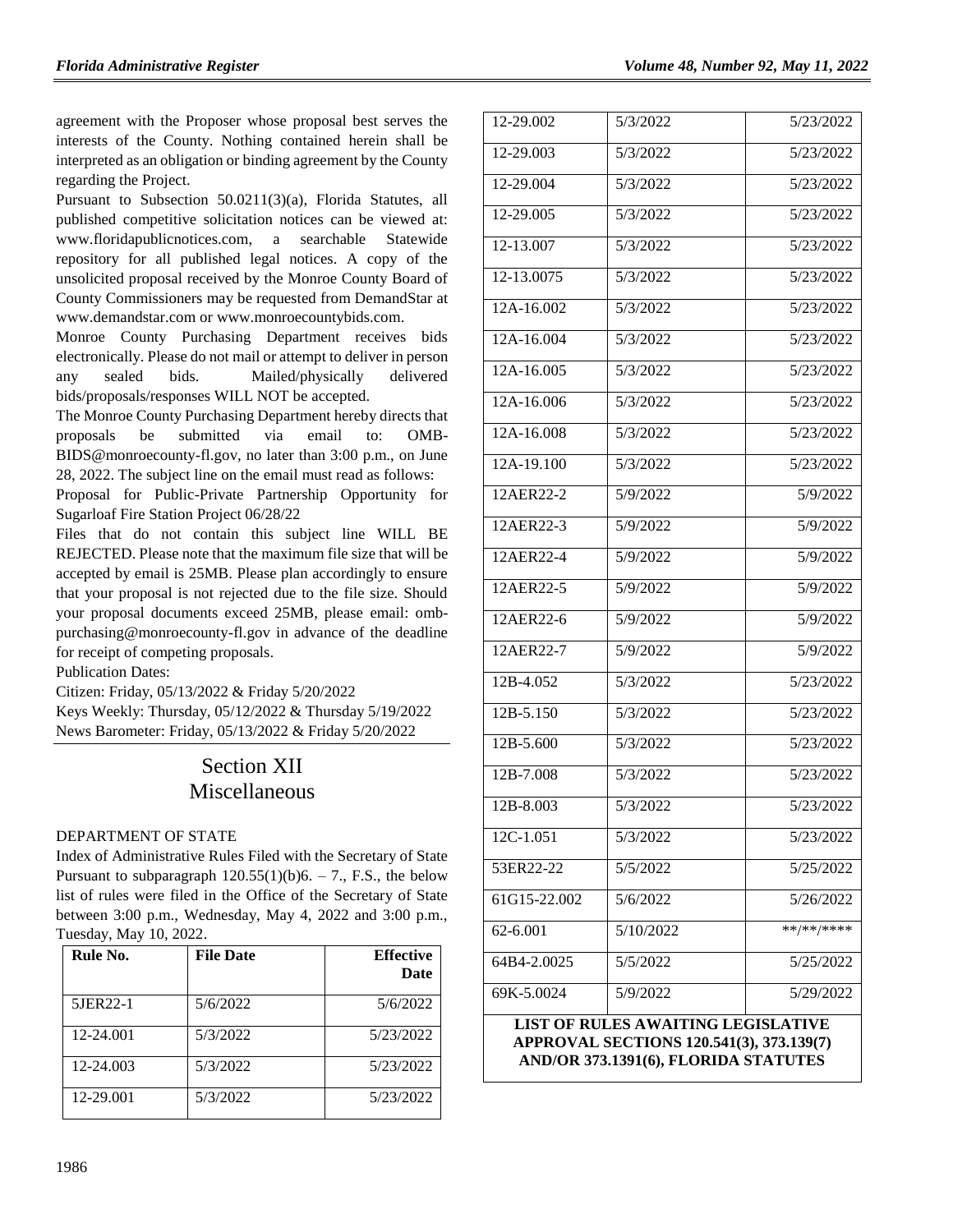| Rule No.    | <b>File Date</b> | <b>Effective</b> |
|-------------|------------------|------------------|
|             |                  | Date             |
| 5K-4.020    | 12/10/2021       | **/**/****       |
| 5K-4.035    | 12/10/2021       | **/**/****       |
| 5K-4.045    | 12/10/2021       | **/**/****       |
| 60FF1-5.009 | 7/21/2016        | **/**/****       |
| $60P-1.003$ | 12/8/2021        | **/**/****       |
| 60P2.002    | 11/5/2019        | **/**/****       |
| 60P-2.003   | 11/5/2019        | **/**/****       |
| 62-6.001    | 5/10/2022        | **/**/****       |
| 62-600.405  | 11/16/2021       | **/**/****       |
| 62-600.705  | 11/16/2021       | **/**/****       |
| 62-600.720  | 11/16/2021       | **/**/****       |
| 64B8-10.003 | 12/9/2015        | **/**/****       |
| 65C-9.004   | 3/31/2022        | **/**/****       |
| 69L-7.020   | 10/22/2021       | **/**/****       |

### [DEPARTMENT OF HIGHWAY SAFETY AND MOTOR](https://www.flrules.org/gateway/department.asp?id=15)  [VEHICLES](https://www.flrules.org/gateway/department.asp?id=15)

[Division of Motor Vehicles](https://www.flrules.org/gateway/organization.asp?id=42)

Establishment of Golf Car Depot Holdings, LLC, DBA Golf Car Depot Superstore, line-make P0T0

Notice of Publication for a New Point

Franchise Motor Vehicle Dealer in a County of More

than 300,000 Population

Pursuant to Section 320.642, Florida Statutes, notice is given that Pilotcar EV Inc., intends to allow the establishment of Golf Car Depot Holdings, LLC, DBA Golf Car Depot Superstore, as a dealership for the sale of low-speed vehicles manufactured by Pilotcar Otomotiv San. Tic A. S. (line-make P0T0) at 6500 North Powerline Road, Fort Lauderdale, (Broward County), Florida 33309, on or after June 10, 2022.

The name and address of the dealer operator(s) and principal investor(s) of Golf Car Depot Holdings, LLC are dealer operator(s): Cullan F. Meathe, 6500 Powerline Road, Fort Lauderdale, Florida 33309; principal investor(s): Pez Vela Investment's, 6500 Powerline Road, Fort Lauderdale, Florida 33309.

The notice indicates intent to establish the new point location in a county of more than 300,000 population, according to the latest population estimates of the University of Florida, Bureau of Economic and Business Research.

Certain dealerships of the same line-make may have standing, pursuant to Section 320.642, Florida Statutes, to file a petition or complaint protesting the application.

Written petitions or complaints must be received by the Department of Highway Safety and Motor Vehicles within 30 days of the date of publication of this notice and must be submitted to: Sondra L. Howard, Administrator, Dealer License Section, Department of Highway Safety and Motor Vehicles, Room A-312, MS65, Neil Kirkman Building, 2900 Apalachee Parkway, Tallahassee, Florida 32399-0635.

A copy of such petition or complaint must also be sent by US Mail to: Ali Mete Timur, Pilotcar EV Inc., 6293 Thomas Road, Fort Myers, Florida 33912.

If no petitions or complaints are received within 30 days of the date of publication, a final order will be issued by the Department of Highway Safety and Motor Vehicles approving the establishment of the dealership, subject to the applicant's compliance with the provisions of Chapter 320, Florida Statutes.

## [DEPARTMENT OF HIGHWAY SAFETY AND MOTOR](https://www.flrules.org/gateway/department.asp?id=15)  [VEHICLES](https://www.flrules.org/gateway/department.asp?id=15)

[Division of Motor Vehicles](https://www.flrules.org/gateway/organization.asp?id=42)

Establishment of Adrenaline Rush Motorsport LLC, line-make **CFHG** 

Notice of Publication for a New Point

Franchise Motor Vehicle Dealer in a County of Less

than 300,000 Population

Pursuant to Section 320.642, Florida Statutes, notice is given that CF MOTO Powersports, Inc., intends to allow the establishment of Adrenaline Rush Motorsport LLC, as a dealership for the sale of motorcycles manufactured by Chunfeng Holding Group Co, Ltd., (line-make CFHG) at 1901 West 15th Street, Panama City, (Bay County), Florida 32401, on or after June 10, 2022.

The name and address of the dealer operator(s) and principal investor(s) of Adrenaline Rush Motorsport LLC are dealer operator(s): Furat Salman, 1901 West 15th Street, Panama City, Florida 32401-1748, principal investor(s): Furat Salman, 3813 Whitehead Boulevard, Panama City, Florida 32404-8846.

The notice indicates intent to establish the new point location in a county of less than 300,000 population, according to the latest population estimates of the University of Florida, Bureau of Economic and Business Research.

Certain dealerships of the same line-make may have standing, pursuant to Section 320.642, Florida Statutes, to file a petition or complaint protesting the application.

Written petitions or complaints must be received by the Department of Highway Safety and Motor Vehicles within 30 days of the date of publication of this notice and must be submitted to: Sondra L. Howard, Administrator, Dealer License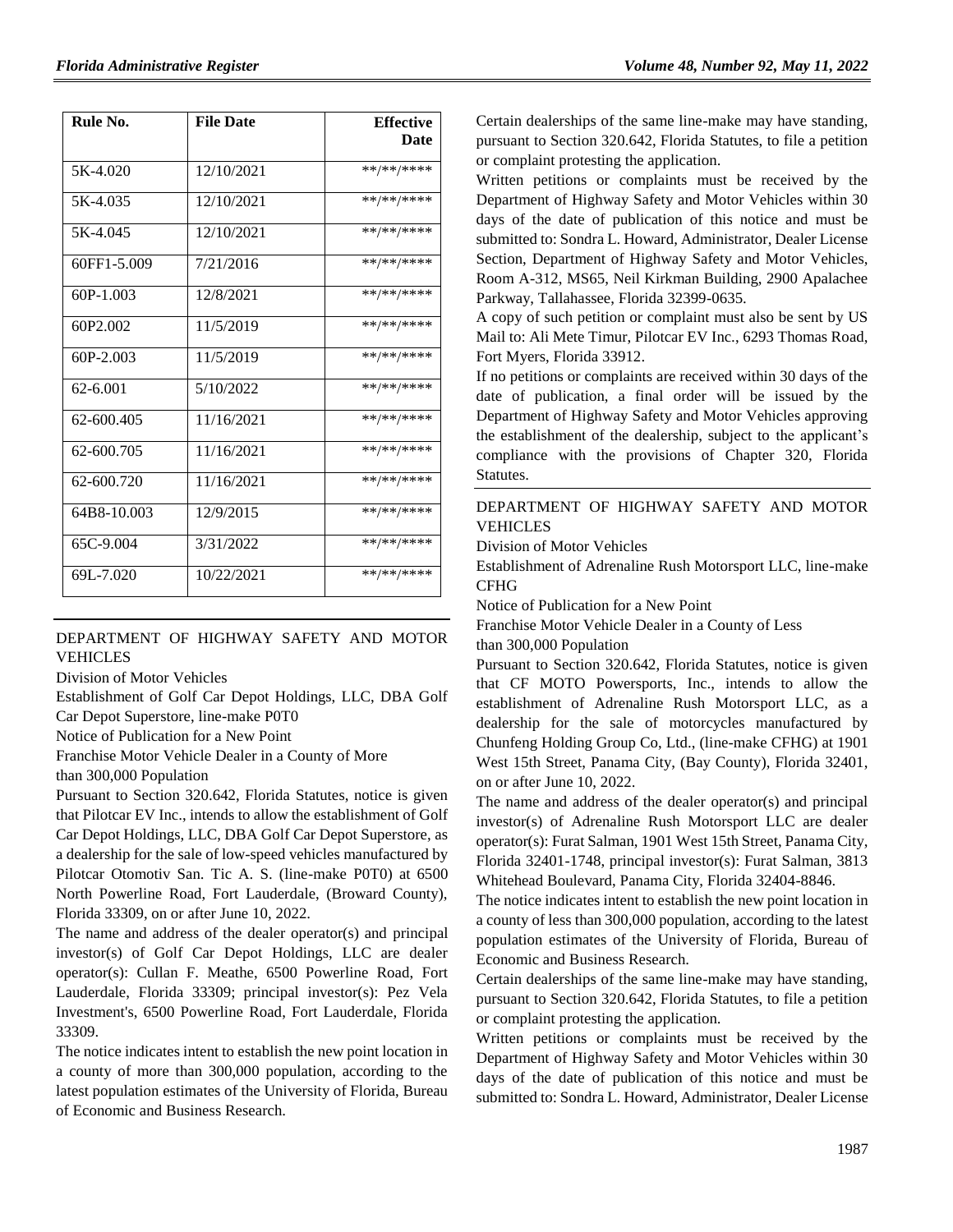Section, Department of Highway Safety and Motor Vehicles, Room A-312, MS65, Neil Kirkman Building, 2900 Apalachee Parkway, Tallahassee, Florida 32399-0635.

A copy of such petition or complaint must also be sent by US Mail to: Derek Jordahl, CF MOTO Powersports, Inc., 3555 Holly Lane # 30, Plymouth, Minnesota 55447.

If no petitions or complaints are received within 30 days of the date of publication, a final order will be issued by the Department of Highway Safety and Motor Vehicles approving the establishment of the dealership, subject to the applicant's compliance with the provisions of Chapter 320, Florida Statutes.

### [DEPARTMENT OF HIGHWAY SAFETY AND MOTOR](https://www.flrules.org/gateway/department.asp?id=15)  [VEHICLES](https://www.flrules.org/gateway/department.asp?id=15)

[Division of Motor Vehicles](https://www.flrules.org/gateway/organization.asp?id=42)

Establishment of Central Florida Powersports Inc., line-make CFHG

Notice of Publication for a New Point

Franchise Motor Vehicle Dealer in a County of More

than 300,000 Population

Pursuant to Section 320.642, Florida Statutes, notice is given that CF MOTO Powersports, Inc., intends to allow the establishment of Central Florida Powersports Inc., as a dealership for the sale of motorcycle manufactured by Chunfeng Holding Group Co, Ltd (line-make CFHG) at 2575 North Orange Blossom Trail, Kissimmee, (Osceola County), Florida 34744, on or after June 10, 2022.

The name and address of the dealer operator(s) and principal investor(s) of Central Florida Powersports Inc are dealer operator(s): Jason Ennis, 2575 North Orange Blossom Trail, Kissimmee, Florida 34744-1886; principal investor(s): Jamison Daniels, 7648 Haddington Cove, Lakewood Ranch, Florida 34202, Jason Ennis, 1103 West Harvard Street, Orlando, Florida 32804-5209.

The notice indicates intent to establish the new point location in a county of more than 300,000 population, according to the latest population estimates of the University of Florida, Bureau of Economic and Business Research.

Certain dealerships of the same line-make may have standing, pursuant to Section 320.642, Florida Statutes, to file a petition or complaint protesting the application.

Written petitions or complaints must be received by the Department of Highway Safety and Motor Vehicles within 30 days of the date of publication of this notice and must be submitted to: Sondra L. Howard, Administrator, Dealer License Section, Department of Highway Safety and Motor Vehicles, Room A-312, MS65, Neil Kirkman Building, 2900 Apalachee Parkway, Tallahassee, Florida 32399-0635.

A copy of such petition or complaint must also be sent by US Mail to: Derek Jordahl, CF MOTO Powersports, Inc., 3555 Holly Lane # 30, Plymouth, Minnesota 55447.

If no petitions or complaints are received within 30 days of the date of publication, a final order will be issued by the Department of Highway Safety and Motor Vehicles approving the establishment of the dealership, subject to the applicant's compliance with the provisions of Chapter 320, Florida Statutes.

### [DEPARTMENT OF HIGHWAY SAFETY AND MOTOR](https://www.flrules.org/gateway/department.asp?id=15)  [VEHICLES](https://www.flrules.org/gateway/department.asp?id=15)

[Division of Motor Vehicles](https://www.flrules.org/gateway/organization.asp?id=42)

Establishment of Tampa Bay PowerSports Inc., line-make CFHG

Notice of Publication for a New Point

Franchise Motor Vehicle Dealer in a County of More than 300,000 Population

Pursuant to Section 320.642, Florida Statutes, notice is given that CF MOTO Powersports, Inc., intends to allow the establishment of Tampa Bay PowerSports Inc., as a dealership for the sale of motorcycle manufactured by Chunfeng Holding Group Co, Ltd (line-make CFHG) at 13521 North Florida Avenue, Tampa, (Hillsborough County), Florida 33613, on or after June 10, 2022.

The name and address of the dealer operator(s) and principal investor(s) of Tampa Bay Powersports Inc are dealer operator(s): Jason Ennis, 13521 North Florida Avenue, Tampa, Florida 33613-3214; principal investor(s): Jamison Daniels, 7648 Haddington Cove, Lakewood Ranch, Florida 34202, Jason Ennis, 1103 West Harvard Street, Orlando, Florida 32804-5209.

The notice indicates intent to establish the new point location in a county of more than 300,000 population, according to the latest population estimates of the University of Florida, Bureau of Economic and Business Research.

Certain dealerships of the same line-make may have standing, pursuant to Section 320.642, Florida Statutes, to file a petition or complaint protesting the application.

Written petitions or complaints must be received by the Department of Highway Safety and Motor Vehicles within 30 days of the date of publication of this notice and must be submitted to: Sondra L. Howard, Administrator, Dealer License Section, Department of Highway Safety and Motor Vehicles, Room A-312, MS65, Neil Kirkman Building, 2900 Apalachee Parkway, Tallahassee, Florida 32399-0635.

A copy of such petition or complaint must also be sent by US Mail to: Derek Jordahl, CF MOTO Powersports, Inc., 3555 Holly Lane # 30, Plymouth, Minnesota 55447.

If no petitions or complaints are received within 30 days of the date of publication, a final order will be issued by the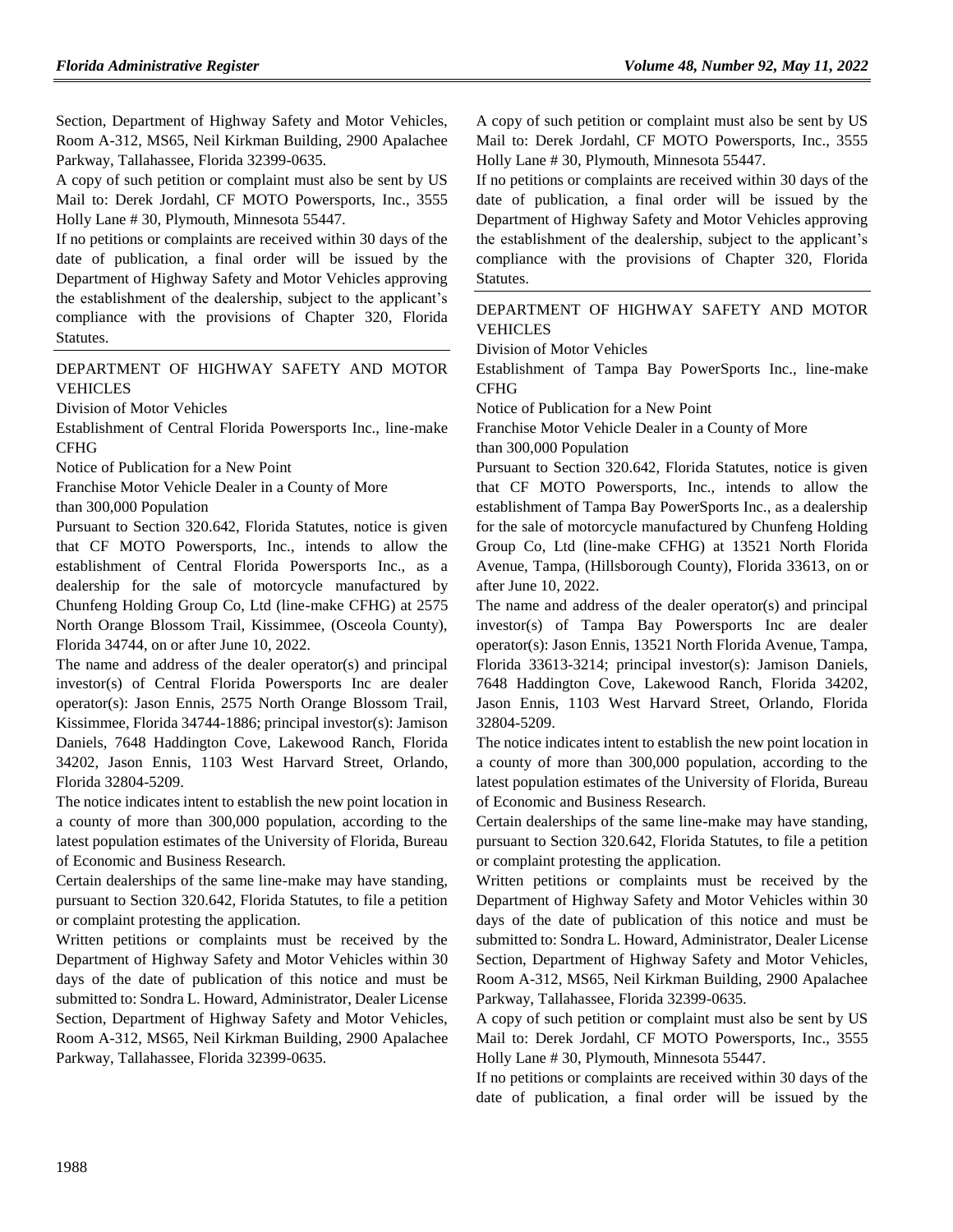Department of Highway Safety and Motor Vehicles approving the establishment of the dealership, subject to the applicant's compliance with the provisions of Chapter 320, Florida Statutes.

### [DEPARTMENT OF HIGHWAY SAFETY AND MOTOR](https://www.flrules.org/gateway/department.asp?id=15)  [VEHICLES](https://www.flrules.org/gateway/department.asp?id=15)

[Division of Motor Vehicles](https://www.flrules.org/gateway/organization.asp?id=42)

Establishment of Legend Moto LLC, line-make CFHG Notice of Publication for a New Point

Franchise Motor Vehicle Dealer in a County of Less

than 300,000 Population

Pursuant to Section 320.642, Florida Statutes, notice is given that CF MOTO Powersports, Inc., intends to allow the establishment of Legend Moto LLC, as a dealership for the sale of motorcycles manufactured by Chunfeng Holding Group Co, Ltd (line-make CFHG) at 1100 North US 27 Highway, Moore Haven, (Glades County), Florida 33471, on or after June 10, 2022.

The name and address of the dealer operator(s) and principal investor(s) of Legend Moto LLC are dealer operator(s): Odalis Romero, 1100 North US 27 Highway, Moore Haven, Florida 33471, principal investor(s): Roberto Sebastian Romero, 1205 Coffey Road, Moore Haven, Florida 33471-5500, Odalis Romero, 1205 Coffey Road, Moore Haven, Florida 33471- 5500.

The notice indicates intent to establish the new point location in a county of less than 300,000 population, according to the latest population estimates of the University of Florida, Bureau of Economic and Business Research.

Certain dealerships of the same line-make may have standing, pursuant to Section 320.642, Florida Statutes, to file a petition or complaint protesting the application.

Written petitions or complaints must be received by the Department of Highway Safety and Motor Vehicles within 30 days of the date of publication of this notice and must be submitted to: Sondra L. Howard, Administrator, Dealer License Section, Department of Highway Safety and Motor Vehicles, Room A-312, MS65, Neil Kirkman Building, 2900 Apalachee Parkway, Tallahassee, Florida 32399-0635.

A copy of such petition or complaint must also be sent by US Mail to: Derek Jordahl, CF MOTO Powersports, Inc., 3555 Holly Lane # 30, Plymouth, Minnesota 55447.

If no petitions or complaints are received within 30 days of the date of publication, a final order will be issued by the Department of Highway Safety and Motor Vehicles approving the establishment of the dealership, subject to the applicant's compliance with the provisions of Chapter 320, Florida Statutes.

[DEPARTMENT OF HIGHWAY SAFETY AND MOTOR](https://www.flrules.org/gateway/department.asp?id=15)  [VEHICLES](https://www.flrules.org/gateway/department.asp?id=15)

[Division of Motor Vehicles](https://www.flrules.org/gateway/organization.asp?id=42)

Establishment of RO Fairwinds, LLC dba RideNow Powersports Beach BLVD, line-make CFHG

Notice of Publication for a New Point

Franchise Motor Vehicle Dealer in a County of More

than 300,000 Population

Pursuant to Section 320.642, Florida Statutes, notice is given that CF MOTO Powersports, Inc., intends to allow the establishment of RO Fairwinds, LLC dba RideNow Powersports Beach BLVD, as a dealership for the sale of motorcycles manufactured by Chunfeng Holding Group Co, Ltd (line-make CFHG) at 10315 Beach Boulevard, Jacksonville, (Duval County), Florida 32246, on or after June 10, 2022.

The name and address of the dealer operator(s) and principal investor(s) of RO Fairwinds, LLC are dealer operator(s): Clay Wallace, 10315 Beach Boulevard, Jacksonville, Florida 32246- 3648; principal investor(s): RumbleOn, Inc, 901 West Walnut Hill Lane, Irving, Texas 75038.

The notice indicates intent to establish the new point location in a county of more than 300,000 population, according to the latest population estimates of the University of Florida, Bureau of Economic and Business Research.

Certain dealerships of the same line-make may have standing, pursuant to Section 320.642, Florida Statutes, to file a petition or complaint protesting the application.

Written petitions or complaints must be received by the Department of Highway Safety and Motor Vehicles within 30 days of the date of publication of this notice and must be submitted to: Sondra L. Howard, Administrator, Dealer License Section, Department of Highway Safety and Motor Vehicles, Room A-312, MS65, Neil Kirkman Building, 2900 Apalachee Parkway, Tallahassee, Florida 32399-0635.

A copy of such petition or complaint must also be sent by US Mail to: Derek Jordahl, CF MOTO Powersports, Inc., 3555 Holly Lane # 30, Plymouth, Minnesota 55447.

If no petitions or complaints are received within 30 days of the date of publication, a final order will be issued by the Department of Highway Safety and Motor Vehicles approving the establishment of the dealership, subject to the applicant's compliance with the provisions of Chapter 320, Florida Statutes.

## [DEPARTMENT OF HIGHWAY SAFETY AND MOTOR](https://www.flrules.org/gateway/department.asp?id=15)  [VEHICLES](https://www.flrules.org/gateway/department.asp?id=15)

[Division of Motor Vehicles](https://www.flrules.org/gateway/organization.asp?id=42)

Establishment of Sarasota Powersports, Inc., line-make CFHG Notice of Publication for a New Point

Franchise Motor Vehicle Dealer in a County of More than 300,000 Population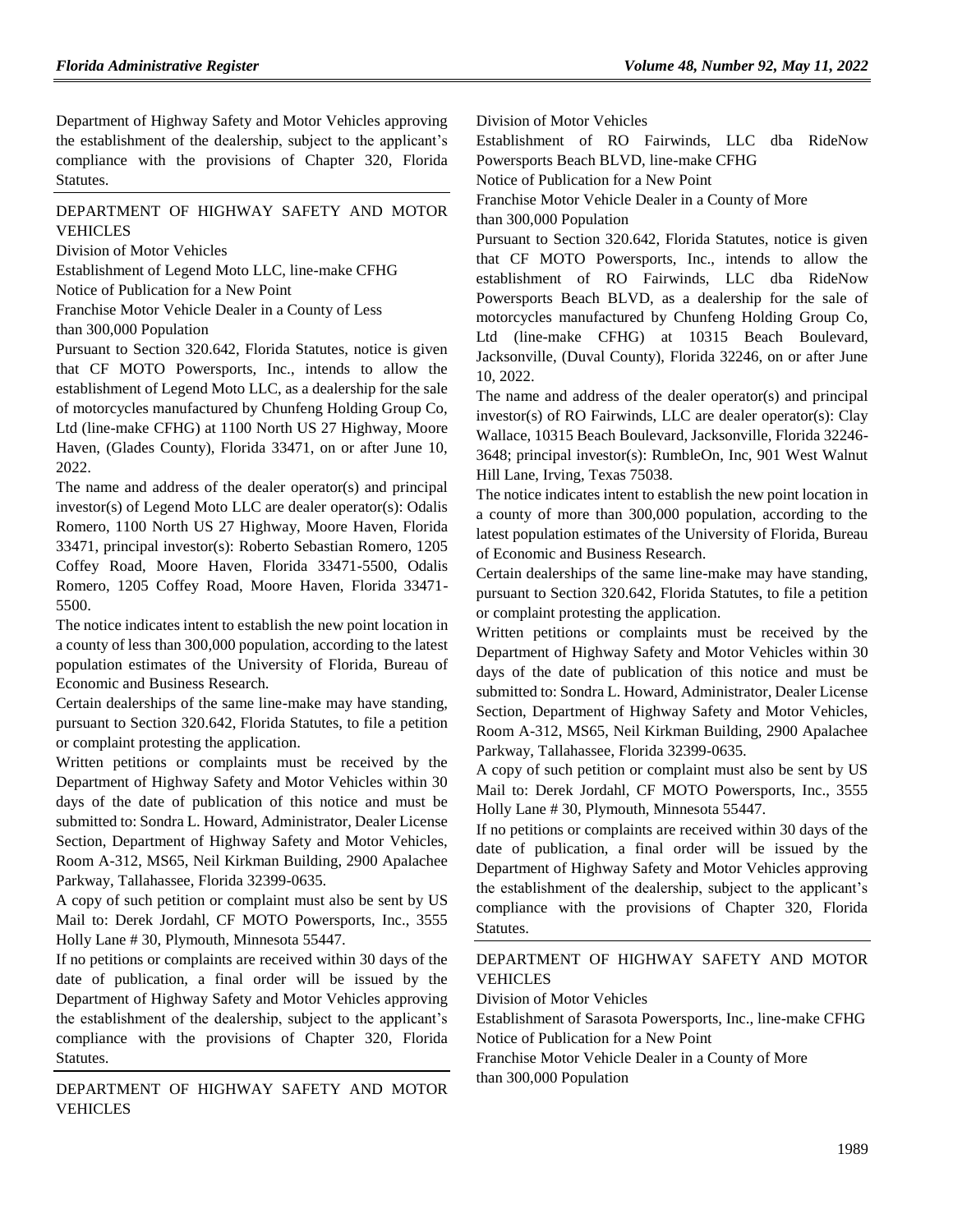Pursuant to Section 320.642, Florida Statutes, notice is given that CF Moto Powersports, Inc., intends to allow the establishment of Sarasota Powersports, Inc., as a dealership for the sale of motorcycles manufactured by Chunfeng Holding Group Co, Ltd (line-make CFHG) at 2001 University Parkway, Sarasota, (Manatee County), Florida 34243, on or after June 10, 2022.

The name and address of the dealer operator(s) and principal investor(s) of Sarasota Powersports, Inc., are dealer operator(s): Jason Ennis, 2001 University Pkwy, Sarasota, Florida 34243; principal investor(s): Jason Ennis, 1103 West Harvard Sreett, Orlando, Florida 32804-5209, Andrea Daniels, 7648 Haddington Cove, Lakewood Ranch, Florida 34202-5905, Jamison Daniels, 7648 Haddington Cove, Lakewood Ranch, Florida 34202.

The notice indicates intent to establish the new point location in a county of more than 300,000 population, according to the latest population estimates of the University of Florida, Bureau of Economic and Business Research.

Certain dealerships of the same line-make may have standing, pursuant to Section 320.642, Florida Statutes to file a petition or complaint protesting the application.

Written petitions or complaints must be received by the Department of Highway Safety and Motor Vehicles within 30 days of the date of publication of this notice and must be submitted to: Nalini Vinayak, Administrator, Dealer License Section, Department of Highway Safety and Motor Vehicles, Room A-312, MS65, Neil Kirkman Building, 2900 Apalachee Parkway, Tallahassee, Florida 32399-0635.

A copy of such petition or complaint must also be sent by US Mail to: Derek Jordahl, CF Moto Powersports, Inc., 3555 Holly Ln # 30, Plymouth, Minnesota 55447.

If no petitions or complaints are received within 30 days of the date of publication, a final order will be issued by the Department of Highway Safety and Motor Vehicles approving the establishment of the dealership, subject to the applicant's compliance with the provisions of Chapter 320, Florida Statutes.

### [DEPARTMENT OF HIGHWAY SAFETY AND MOTOR](https://www.flrules.org/gateway/department.asp?id=15)  [VEHICLES](https://www.flrules.org/gateway/department.asp?id=15)

[Division of Motor Vehicles](https://www.flrules.org/gateway/organization.asp?id=42)

Establishment of West Coast Powersports LLC, line-make CFHG

Notice of Publication for a New Point

Franchise Motor Vehicle Dealer in a County of More than 300,000 Population

Pursuant to Section 320.642, Florida Statutes, notice is given that CF Moto Powersports, Inc., intends to allow the establishment of West Coast Powersports LLC, as a dealership for the sale of motorcycles manufactured by Chunfeng Holding

Group Co, Ltd (line-make CFHG) at 14996 US Highway 19 North, Clearwater, (Pinellas County), Florida 33764, on or after June 10, 2022.

The name and address of the dealer operator(s) and principal investor(s) of West Coast Powersports LLC are dealer operator(s): Shawn Jeffries, 14996 US Highway 19 North, Clearwater, Florida 33764-7258; principal investor(s): Jamison Daniels, 7648 Haddington Cove, Lakewood Ranch, Florida 34202.

The notice indicates intent to establish the new point location in a county of more than 300,000 population, according to the latest population estimates of the University of Florida, Bureau of Economic and Business Research.

Certain dealerships of the same line-make may have standing, pursuant to Section 320.642, Florida Statutes, to file a petition or complaint protesting the application.

Written petitions or complaints must be received by the Department of Highway Safety and Motor Vehicles within 30 days of the date of publication of this notice and must be submitted to: Sondra L. Howard, Administrator, Dealer License Section, Department of Highway Safety and Motor Vehicles, Room A-312, MS65, Neil Kirkman Building, 2900 Apalachee Parkway, Tallahassee, Florida 32399-0635.

A copy of such petition or complaint must also be sent by US Mail to: Derek Jordahl, CF Moto Powersports, Inc., 3555 Holly Ln # 30, Plymouth, Minnesota 55447.

If no petitions or complaints are received within 30 days of the date of publication, a final order will be issued by the Department of Highway Safety and Motor Vehicles approving the establishment of the dealership, subject to the applicant's compliance with the provisions of Chapter 320, Florida Statutes.

## [DEPARTMENT OF HIGHWAY SAFETY AND MOTOR](https://www.flrules.org/gateway/department.asp?id=15)  [VEHICLES](https://www.flrules.org/gateway/department.asp?id=15)

[Division of Motor Vehicles](https://www.flrules.org/gateway/organization.asp?id=42)

Establishment of St Johns Powersports 2018 LLC, line-make CFHG

Notice of Publication for a New Point

Franchise Motor Vehicle Dealer in a County of Less

than 300,000 Population

Pursuant to Section 320.642, Florida Statutes, notice is given that CF Moto Powersports, Inc., intends to allow the establishment of St Johns Powersports 2018 LLC, as a dealership for the sale of motorcycles manufactured by Chunfeng Holding Group Co, Ltd (line-make CFHG) at 2120 Reid Street, Palatka, (Putnam County), Florida 32177, on or after June 10, 2022.

The name and address of the dealer operator(s) and principal investor(s) of St Johns Powersports 2018 LLC are dealer operator(s): Gregory Lingris, 2120 Reid Street, Palatka, Florida